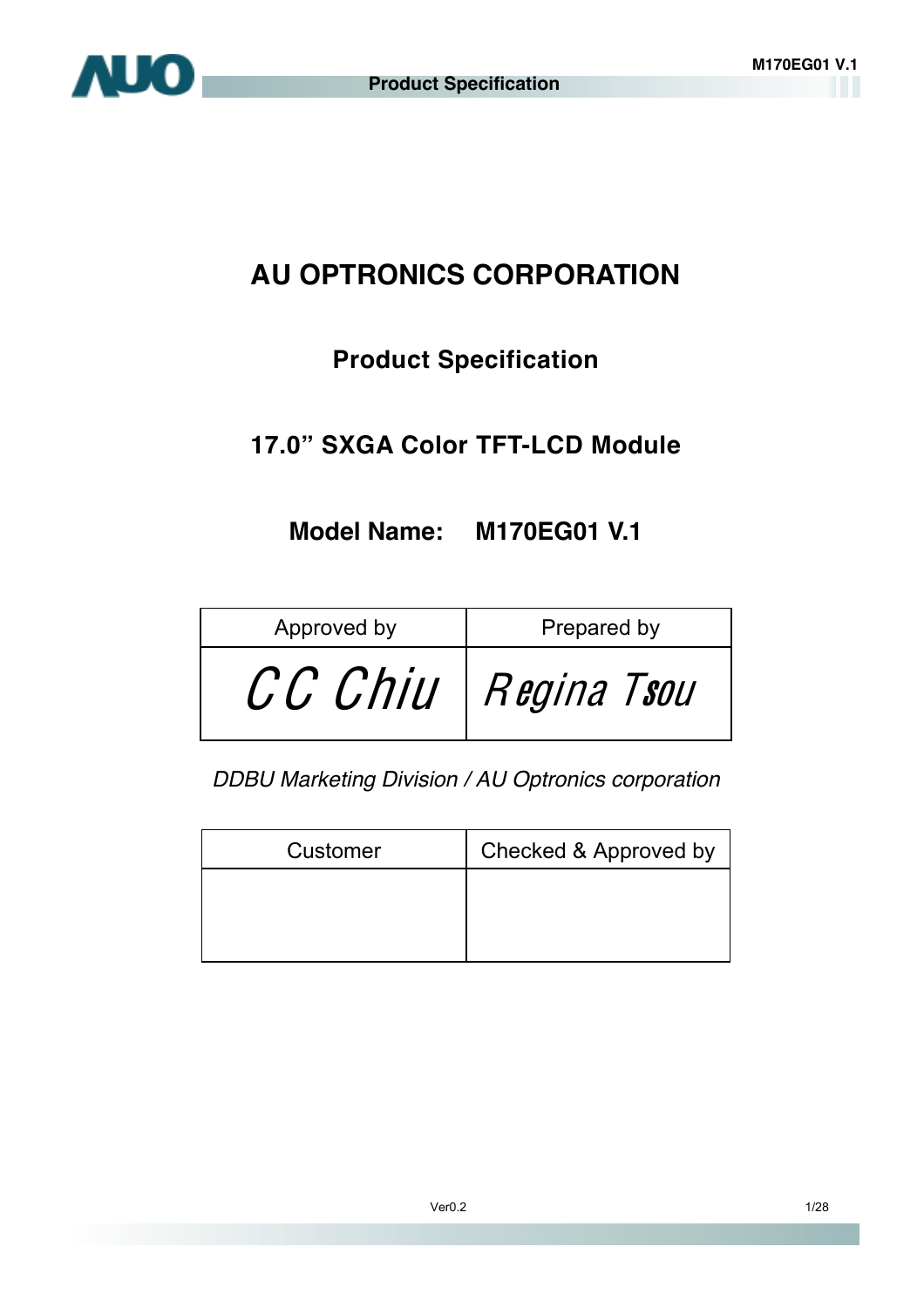

# **Product Specification**

# **17.0" SXGA Color TFT-LCD Module Model Name: M170EG01 V.1**

**() Preliminary Specifications (…) Final Specifications** 

 **Note: This Specification is subject to change without notice.**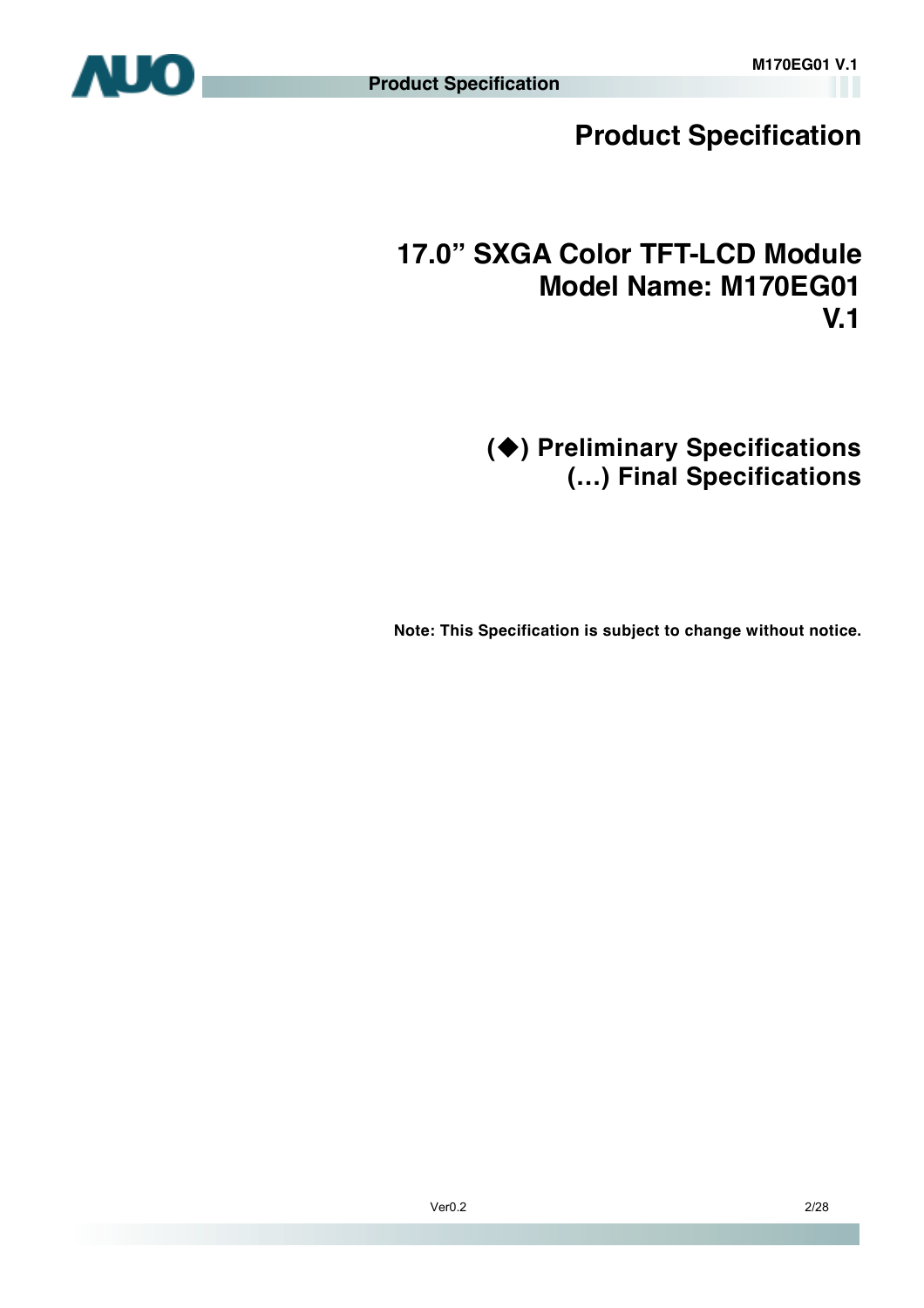

# **Contents**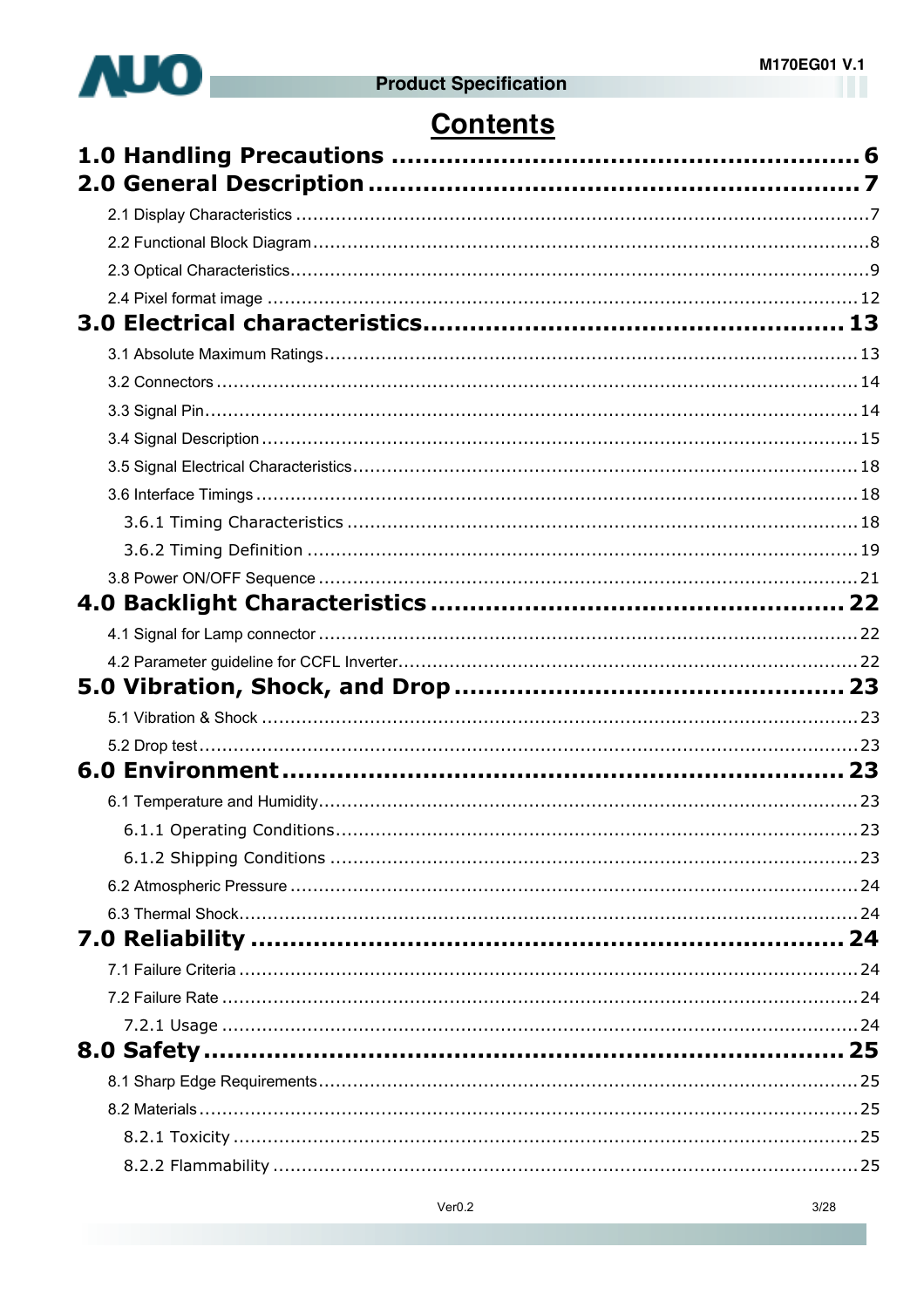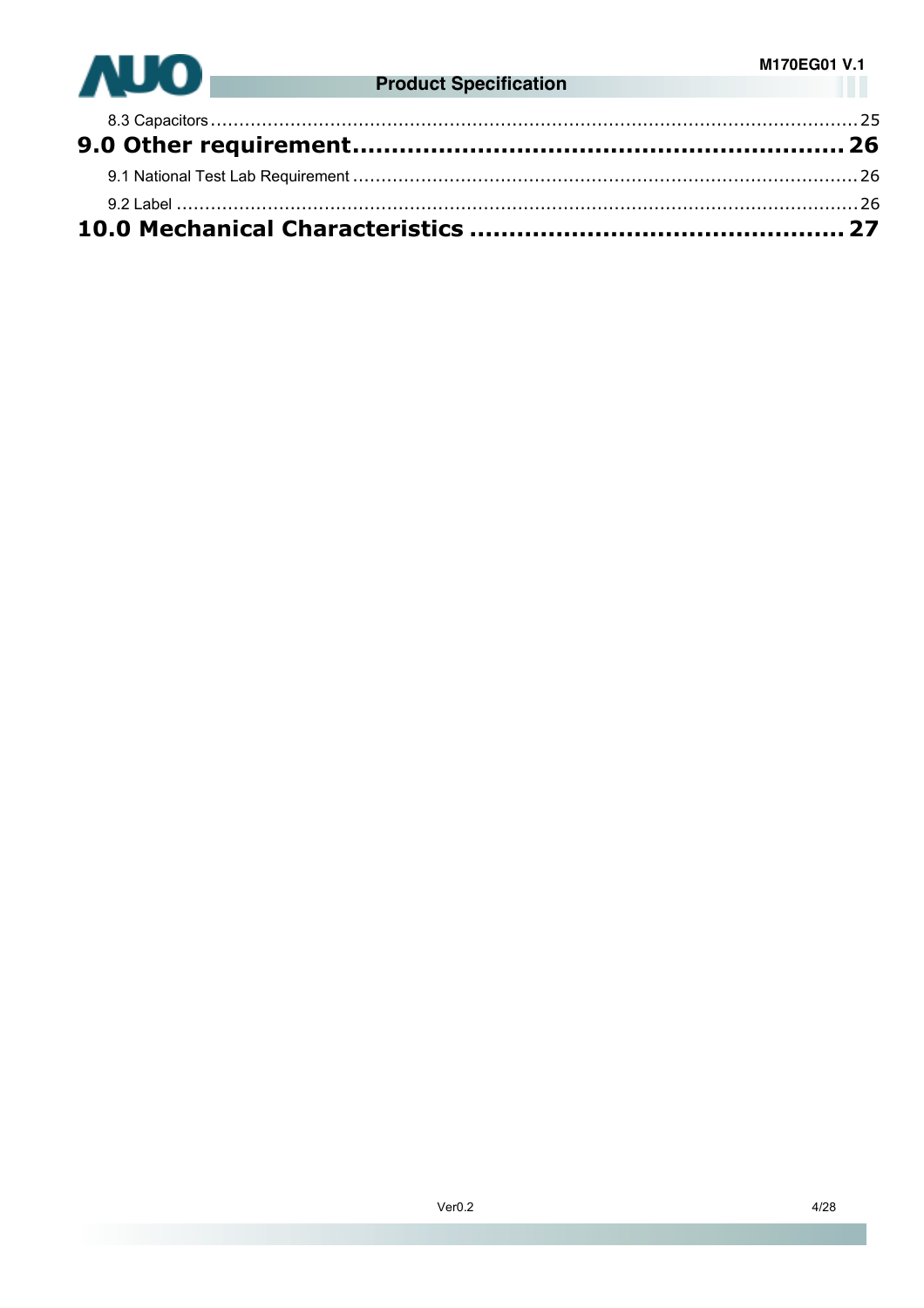

# **Product Specification**

# **Record of Revision**

|               |      | Version and Date Page   Old description |                  | <b>New Description</b>       | Remark                    |          |
|---------------|------|-----------------------------------------|------------------|------------------------------|---------------------------|----------|
| 0.1 2004/2/17 | All  | <b>First Edition for Customer</b>       |                  | All                          |                           |          |
| 0.2 2004/2/27 | 8,14 | Type P/N                                | FI-XB30SRL-HF1   | Type P/N                     | FI-XB30SRL-HF11/ Modified |          |
|               |      |                                         | $\vert$ 1        |                              | MDF76LBRW-30S-            |          |
|               |      |                                         |                  |                              | 1H                        |          |
|               |      | Mating<br>Housing HRS                   |                  | Mating<br>Housing JAE        | <b>FI-X30C2L</b>          |          |
|               |      | P/N                                     | MDF76LBRW-30SP/N |                              | /HRS                      |          |
|               |      |                                         | -1H (HIROSE)     |                              | MDF76G-30P-1SD            |          |
|               | 9    | Response time:                          |                  | Response time:               |                           | Modified |
|               |      | Rising Time Typ=TBD                     |                  | Rising Time Typ=9ms          |                           |          |
|               |      | Falling Time Typ= TBD                   |                  | Falling Time Typ=3ms         |                           |          |
|               | 13   | 3.1 Absolute Maximum Ratings            |                  | 3.1 Absolute Maximum Ratings |                           | Modified |
|               |      | Vin Min= $+4.5$ , Max= $+5.5$           |                  | Vin Min=-0.3, Max=+6         |                           |          |
|               | 16   | 3.4 Signal Description                  |                  | Note1:Start from left side   |                           | Added    |
| 17            |      | No note                                 |                  | Note3: Please follow PSWG.   |                           |          |
|               |      | 3.4 Signal Description                  |                  | <b>Follow PSWG</b>           |                           | Modified |
|               |      | Picture format                          |                  |                              |                           |          |
|               | 20   | <b>LCD Inrush Current: TBD</b>          |                  | LCD Inrush Current: 2.5 A    | Modified                  |          |
|               | 9,11 | No define                               |                  | Flicker                      |                           | Added    |
|               | 18   | 3.5 Signal Electrical Characteristics   |                  | New definition               |                           | Modified |
|               | 18   | Frame Rate Min = no definition          |                  | Frame Rate Min = 50Hz        |                           | Added    |
|               | 20   | <b>VDD Current</b>                      |                  | <b>VDD Current</b>           |                           | Modified |
|               |      | Typ=1100mA                              |                  | Typ=1200mA                   |                           |          |
|               |      | Max=1210mA                              |                  | Max=1560mA                   |                           |          |
|               | 20   | VDD Power                               |                  | <b>VDD</b> Power             |                           | Modified |
|               |      | $Typ=5.5W$                              |                  | Typ=6W                       |                           |          |
|               |      | Max=6.05W                               |                  | Max=7.8W                     |                           |          |
|               |      |                                         |                  |                              |                           |          |
|               |      |                                         |                  |                              |                           |          |
|               |      |                                         |                  |                              |                           |          |
|               |      |                                         |                  |                              |                           |          |
|               |      |                                         |                  |                              |                           |          |
|               |      |                                         |                  |                              |                           |          |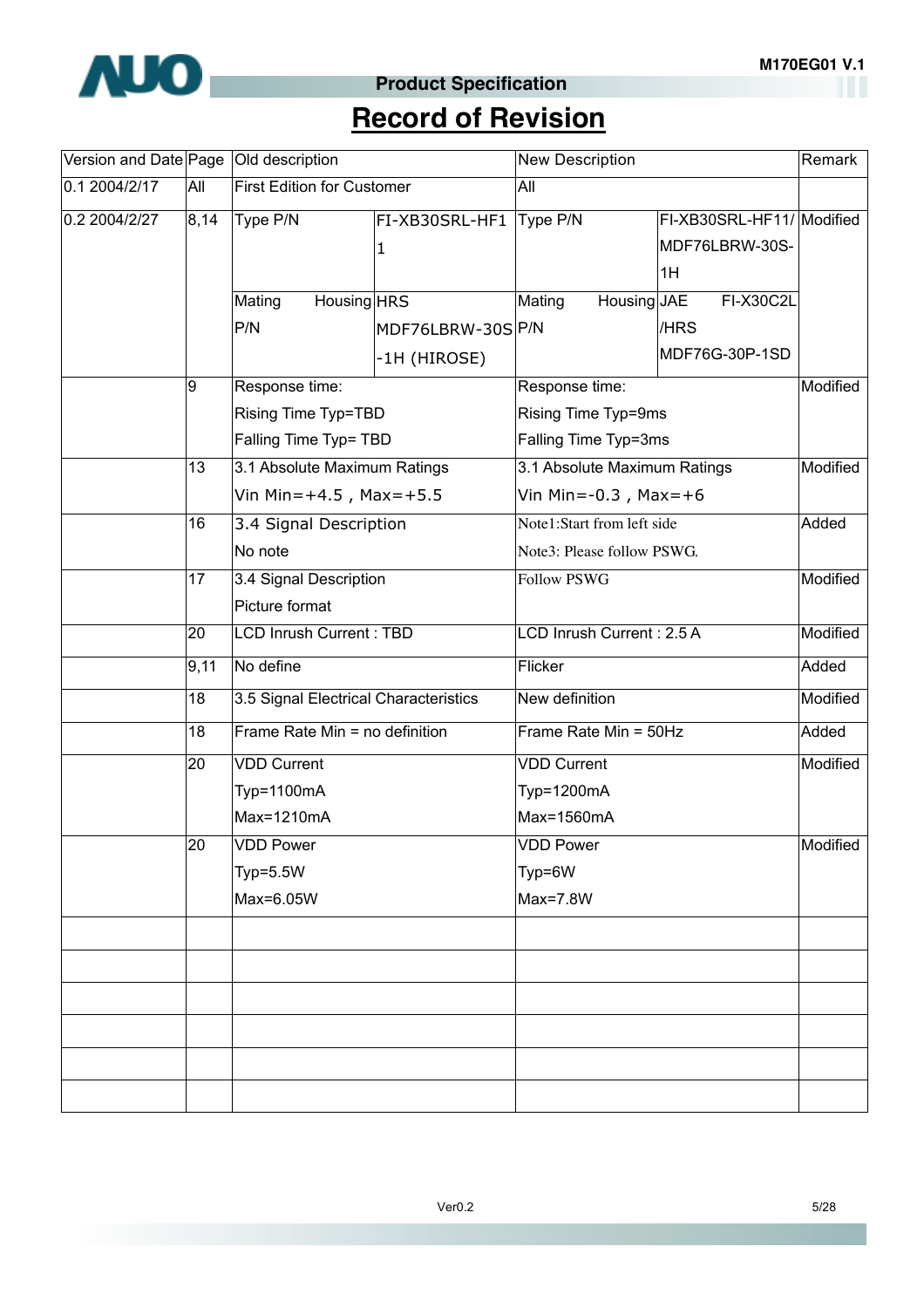# **1.0 Handling Precautions**

- 1) Since front polarizer is easily damaged, pay attention not to scratch it.
- 2) Be sure to turn off power supply when inserting or disconnecting from input connector.
- 3) Wipe off water drop immediately. Long contact with water may cause discoloration or spots.
- 4) When the panel surface is soiled, wipe it with absorbent cotton or other soft cloth.
- 5) Since the panel is made of glass, it may break or crack if dropped or bumped on hard surface.
- 6) Since CMOS LSI is used in this module, take care of static electricity and insure human earth when handling.
- 7) Do not open nor modify the Module Assembly.
- 8) Do not press the reflector sheet at the back of the module to any directions.
- 9) In case if a module has to be put back into the packing container slot after once it was taken out from the container, do not press the center of the CCFL reflector edge. Instead, press at the far ends of the CCFL reflector edge softly. Otherwise the TFT module may be damaged.
- 10) At the insertion or removal of the Signal Interface Connector, be sure not to rotate nor tilt the Interface Connector of the TFT module.
- 11) After installation of the TFT module into an enclosure (Desktop monitor Bezel, for example), do not twist nor bend the TFT Module even momentary. At designing the enclosure, it should be taken into consideration that no bending/twisting forces are applied to the TFT module from outside. Otherwise the TFT module may be damaged.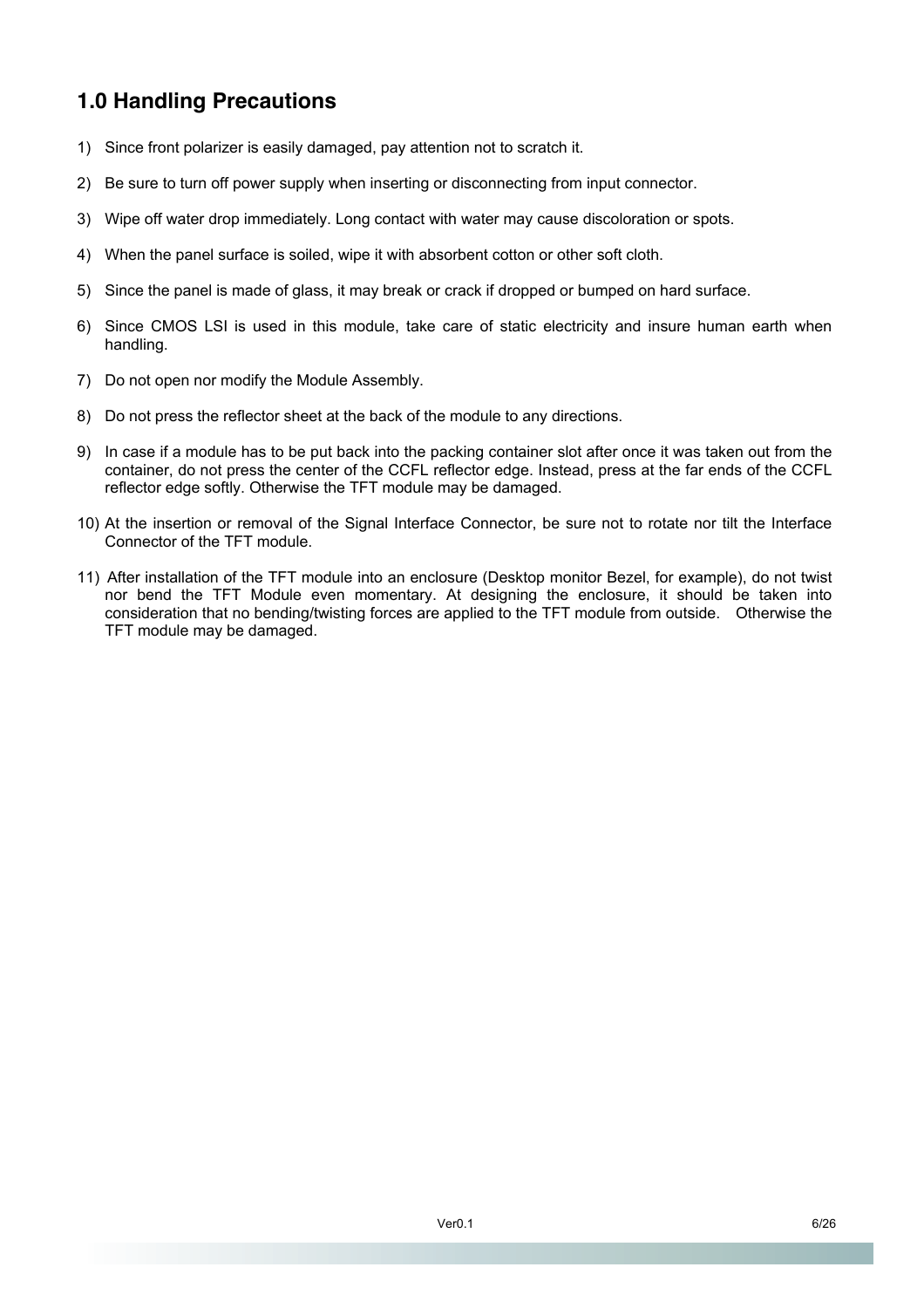

### **2.0 General Description**

This specification applies to the 17.0 inch Color TFT/LCD Module M170EG01 V1.

This module is designed for a display unit of personal computer.

The display supports the SXGA (1280(H) x 1024(V)) screen format and 16.2M colors (RGB 6-bits + FRC data).

All input signals are 2 Channel LVDS interface compatible.

This module does not contain an inverter card for backlight.

#### **2.1 Display Characteristics**

The following items are characteristics summary on the table under 25 ℃ condition:

| <b>ITEMS</b>                       | <b>Unit</b>                             | <b>SPECIFICATIONS</b>                 |      |       |       |
|------------------------------------|-----------------------------------------|---------------------------------------|------|-------|-------|
| Screen Diagonal                    | [mm]                                    | 432(17.0")                            |      |       |       |
| <b>Active Area</b>                 | [mm]                                    | 337.920 (H) x 270.336(V)              |      |       |       |
| Pixels H x V                       |                                         | 1280(x3) x 1024                       |      |       |       |
| Pixel Pitch                        | [mm]                                    | 0.264 (per one triad) x 0.264         |      |       |       |
| Pixel Arrangement                  |                                         | R.G.B. Vertical Stripe                |      |       |       |
| Display Mode                       |                                         | Normally White                        |      |       |       |
| <b>White Luminance</b>             | [ $cd/m2$ ]                             | 260 (Typ)                             |      |       |       |
| <b>Contrast Ratio</b>              |                                         | <b>TBD</b>                            |      |       |       |
| <b>Optical Rise Time/Fall Time</b> | [msec]                                  | 16 (Typ)                              |      |       |       |
| Nominal Input Voltage VDD          | [Volt]                                  | $+5.0 V$                              |      |       |       |
| <b>Power Consumption</b>           | [Watt]                                  | 25.8 W(Typ)                           |      |       |       |
| (VDD line + CCFL line)             |                                         | (PDD=6 W, PCFL=19.8 W<br>@Lamp=7.5mA) |      |       |       |
| Weight                             | [Grams]                                 | 1900 (Typ)                            |      |       |       |
| <b>Physical Size</b>               | [mm]                                    |                                       | Min. | Typ.  | Max.  |
|                                    |                                         | Horizatal(H)                          | 358  | 358.5 | 359.0 |
|                                    |                                         | Vertical(V)                           | 296  | 296.5 | 297   |
|                                    |                                         | Depth(D)                              | 16.5 | 17.0  | 17.5  |
| <b>Electrical Interface</b>        |                                         | Dual Channel LVDS                     |      |       |       |
| <b>Support Color</b>               |                                         | 16.2M colors (RGB 6-bit + FRC data)   |      |       |       |
| <b>Temperature Range</b>           |                                         |                                       |      |       |       |
| Operating                          | $\mathsf{I}^{\circ}$ Cl                 | 0 to $+50$                            |      |       |       |
| Storage (Shipping)                 | $\mathsf{I}^\circ\mathsf{C} \mathsf{I}$ | $-20$ to $+60$                        |      |       |       |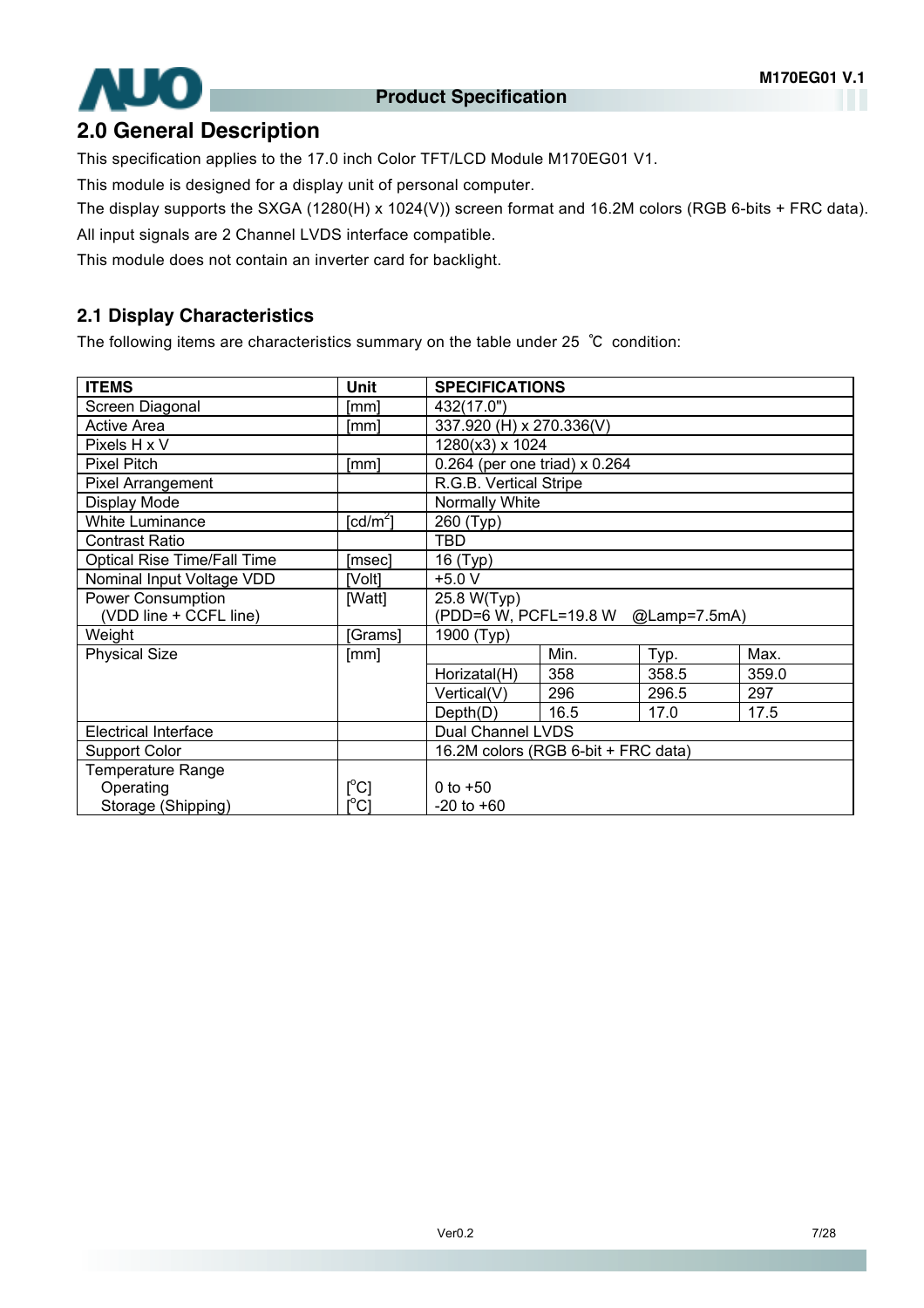

### **2.2 Functional Block Diagram**

The following diagram shows the functional block of the 17.0 inches Color TFT/LCD Module:



FI-XB30SRL-HF11 / MDF76LBRW-30S-1H JST-BHSR-02VS-1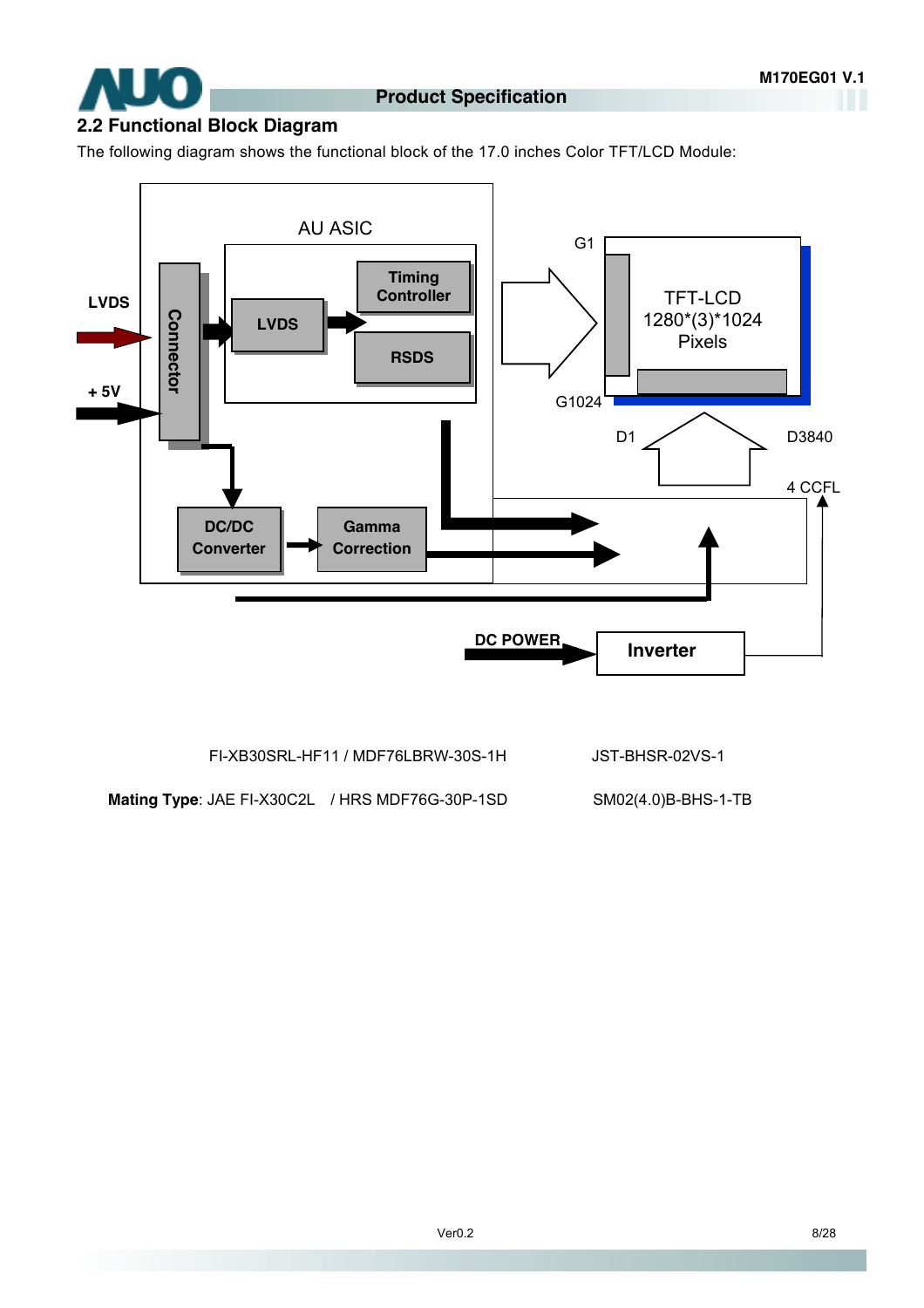

#### **Product Specification**

#### **2.3 Optical Characteristics**

The optical characteristics are measured under stable conditions at 25℃ (Room Temperature):

| Item                                     | Unit                                | <b>Conditions</b>                            | Min.           | Typ.       | Max.       | <b>Note</b>                  |
|------------------------------------------|-------------------------------------|----------------------------------------------|----------------|------------|------------|------------------------------|
|                                          |                                     | Horizontal<br>(Right)<br>$CR = 10$<br>(Left) | 60<br>60       | 70<br>70   |            | $\overline{\phantom{0}}$     |
| <b>Viewing Angle</b>                     | [degree]                            | Vertical<br>(Up)<br>$CR = 10$<br>(Down)      | 60<br>60       | 70<br>70   |            | $\qquad \qquad \blacksquare$ |
| Contrast ratio                           |                                     | <b>Normal Direction</b>                      | <b>TBD</b>     | <b>TBD</b> |            | $\blacksquare$               |
|                                          |                                     | <b>Rasing Time</b>                           |                | 12         | <b>TBD</b> |                              |
| Response Time                            | [msec]                              | <b>Falling Time</b>                          | $\blacksquare$ | 4          | <b>TBD</b> | Note 1                       |
|                                          |                                     | Raising + Falling                            |                | 16         | <b>TBD</b> |                              |
|                                          |                                     | Red x                                        | 0.61           | 0.64       | 0.67       |                              |
|                                          |                                     | Red y                                        | 0.31           | 0.34       | 0.37       |                              |
| Color / Chromaticity                     |                                     | Green x                                      | 0.26           | 0.29       | 0.32       |                              |
| Coordinates (CIE)                        |                                     | Green y                                      | 0.58           | 0.61       | 0.64       |                              |
|                                          |                                     | Blue x                                       | 0.11           | 0.14       | 0.17       |                              |
|                                          |                                     | Blue y                                       | 0.04           | 0.07       | 0.10       |                              |
| Coordinates<br>(CIE)<br>Color            |                                     | White x                                      | 0.28           | 0.31       | 0.34       |                              |
| White                                    |                                     | White y                                      | 0.30           | 0.33       | 0.36       |                              |
| White Luminance @ CCFL<br>7.5mA (center) | $\lceil$ cd/m <sup>2</sup> $\rceil$ |                                              | <b>TBD</b>     | 260        |            |                              |
| <b>Luminance Uniformity</b>              | [%]                                 |                                              | 75             | 80         |            | Note 2                       |
| Crosstalk (in 75Hz)                      | [%]                                 |                                              |                |            | 1.5        | Note 3                       |
| Flicker                                  | dB                                  |                                              |                |            | $-20$      | Note 4                       |
| TC0-03 Compliance                        |                                     |                                              |                |            |            |                              |

**Equipment**: Pattern Generator, Power Supply, Digital Voltmeter, Luminance meter

(PR 880, BM-5A / BM7)

Aperture 1° with 100cm VD or 2° with 50cm viewing distance Test Point Center (VESA point 9) Environment < 1 lux

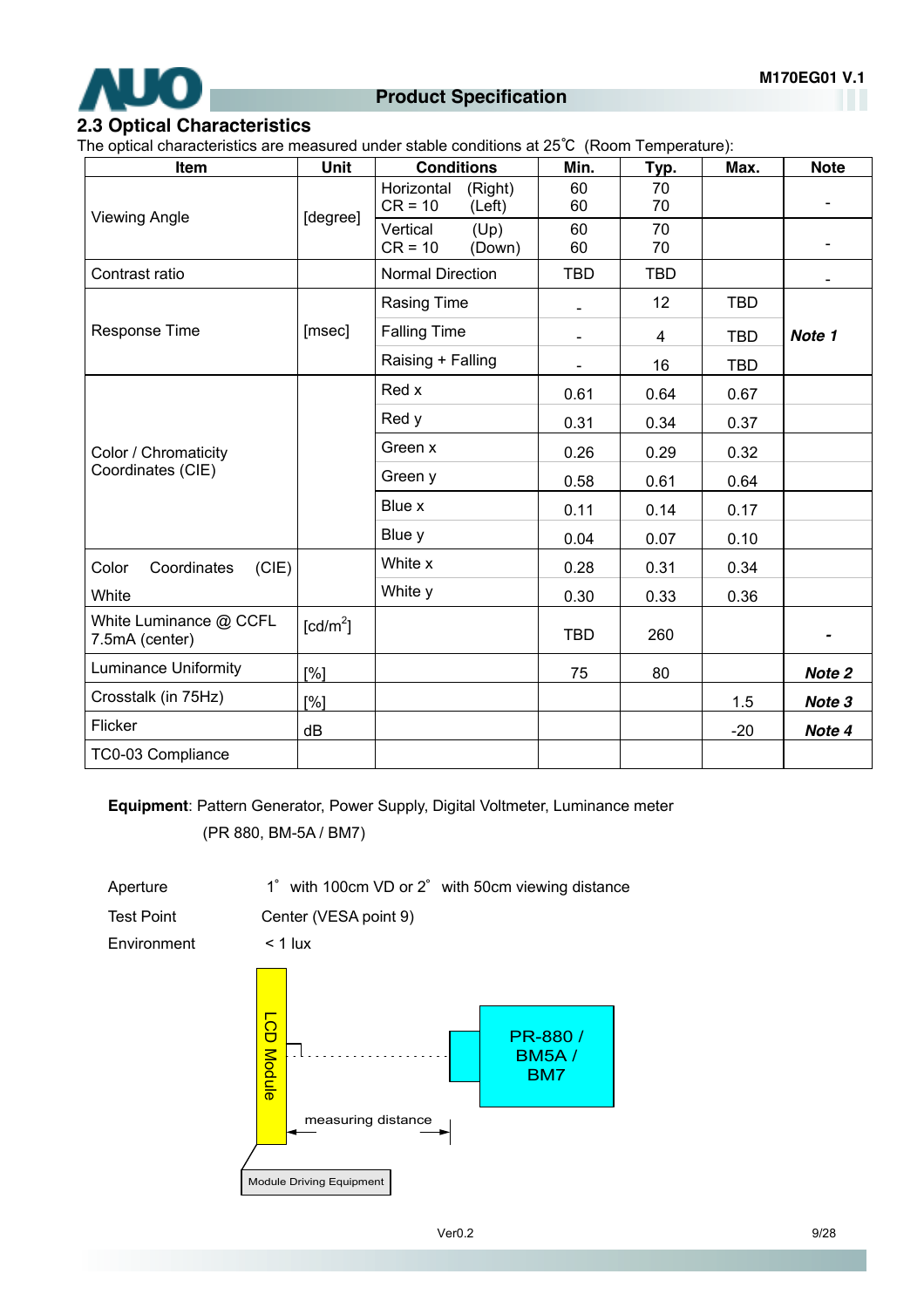#### **Note 1: Definition of Response time**

The output signals of photodetector are measured when the input signals are changed from "Black" to "White" (rising time), and from "White" to "Black "(falling time), respectively. The response time is interval between the 10% and 90% of amplitudes.





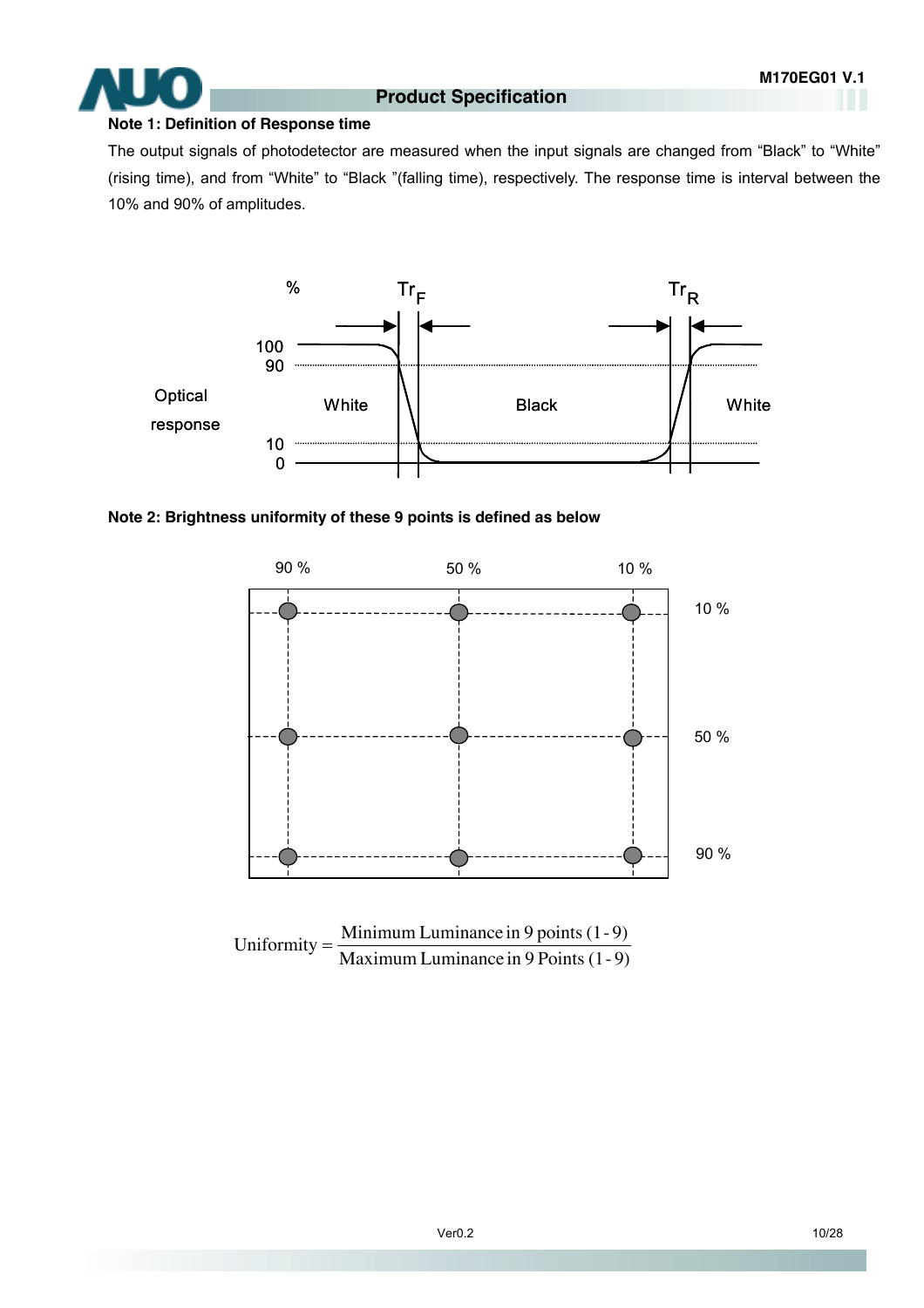

0 gray level



#### **Note 3:**



Unit: percentage of dimension of display area

 $|L_A-L_A|$  /  $L_A$  x 100%= 1.5% max.,  $L_A$  and  $L_B$  are brightness at location A and B  $l L_B-L_B$ '  $l / L_B$  x 100%= 1.5% max.,  $L_{A'}$  and  $L_{B'}$  are brightness at location A' and B'

#### **Note4:**

Test Paterm : Subchecker Pattern



Method : Record dBV & DC value with (WESTAR)TRD-100



Flicker (dB) =  $20 \log \frac{100 \text{ rev}}{DC \text{ Level}}$ Flicker (dB) =  $20 \log \frac{\text{AC Level(at 30 Hz)}}{\text{DG L}}$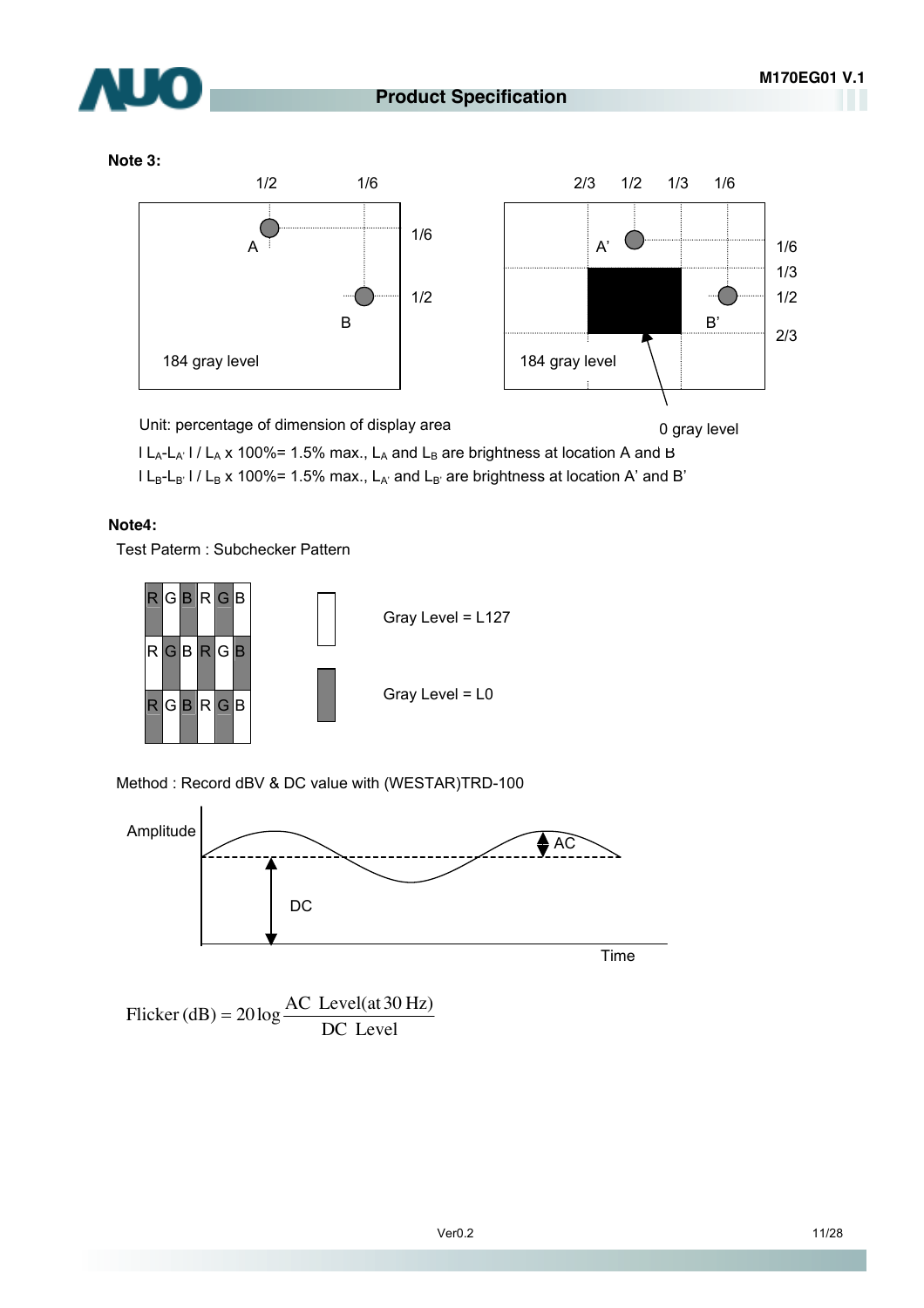

#### **2.4 Pixel format image**

Following figure shows the relationship of the input signals and LCD pixel format.

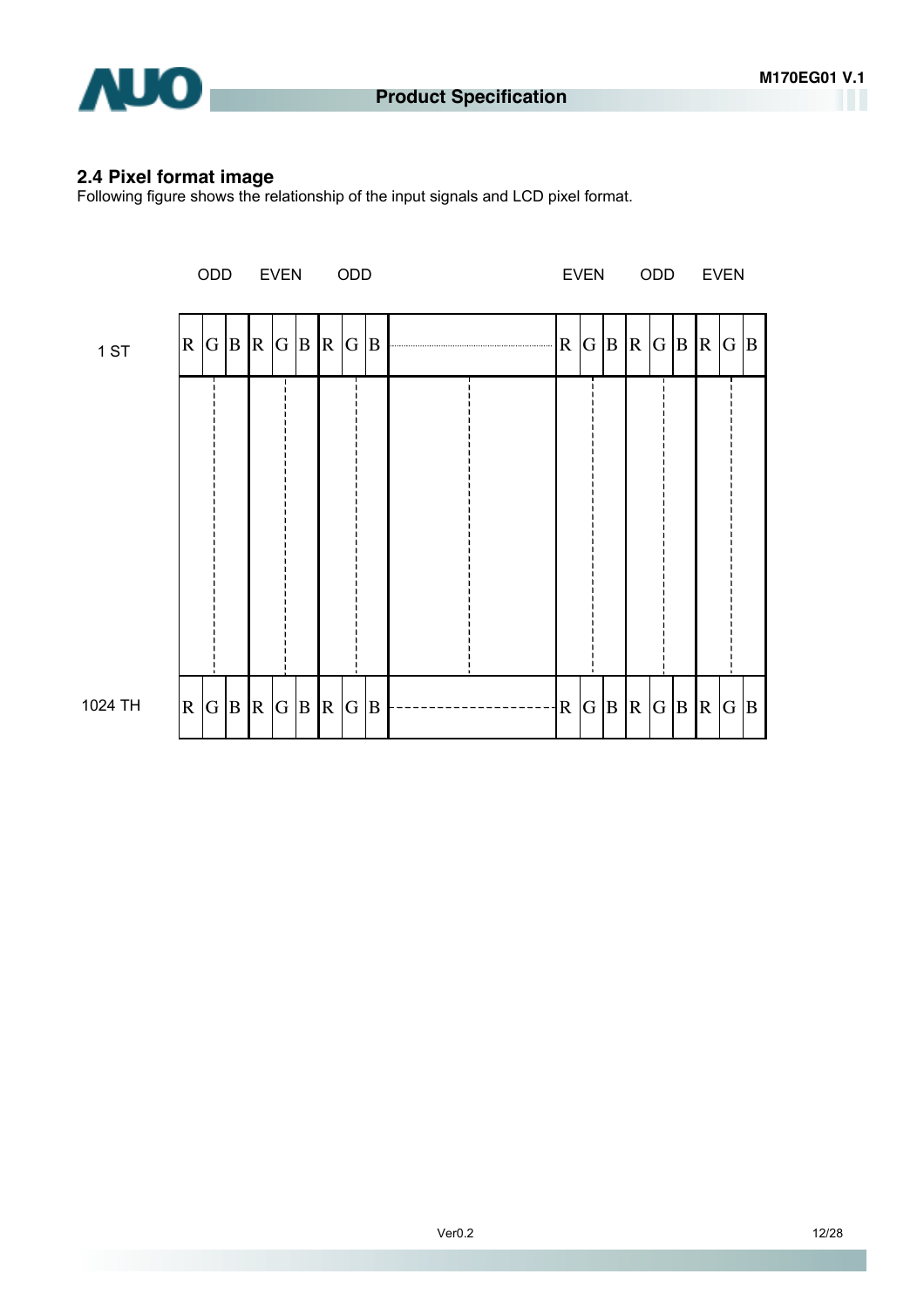

# **3.0 Electrical characteristics**

#### **3.1 Absolute Maximum Ratings**

Absolute maximum ratings of the module is as following:

| <b>Item</b>                  | <b>Symbol</b> | Min    | Max   | Unit                      | <b>Conditions</b> |
|------------------------------|---------------|--------|-------|---------------------------|-------------------|
| Logic/LCD Drive Voltage      | VIN           | $-0.3$ | 6     | [Volt]                    |                   |
| <b>CCFL Current</b>          | <b>ICFL</b>   |        | 8     | [mA] rms                  |                   |
| <b>Operating Temperature</b> | TOP           | 0      | $+50$ | $\lceil{^{\circ}C}\rceil$ | <b>Note</b>       |
| <b>Operating Humidity</b>    | <b>HOP</b>    | 8      | 95    | [%RH]                     | <b>Note</b>       |
| Storage Temperature          | <b>TST</b>    | -20    | $+60$ | $\lceil{^{\circ}C}\rceil$ | <b>Note</b>       |
| <b>Storage Humidity</b>      | HST           | 8      | 95    | [%RH]                     | <b>Note</b>       |

**Note : Maximum Wet-Bulb should be 39**℃ **and No condensation.** 



#### Relative Humidity %+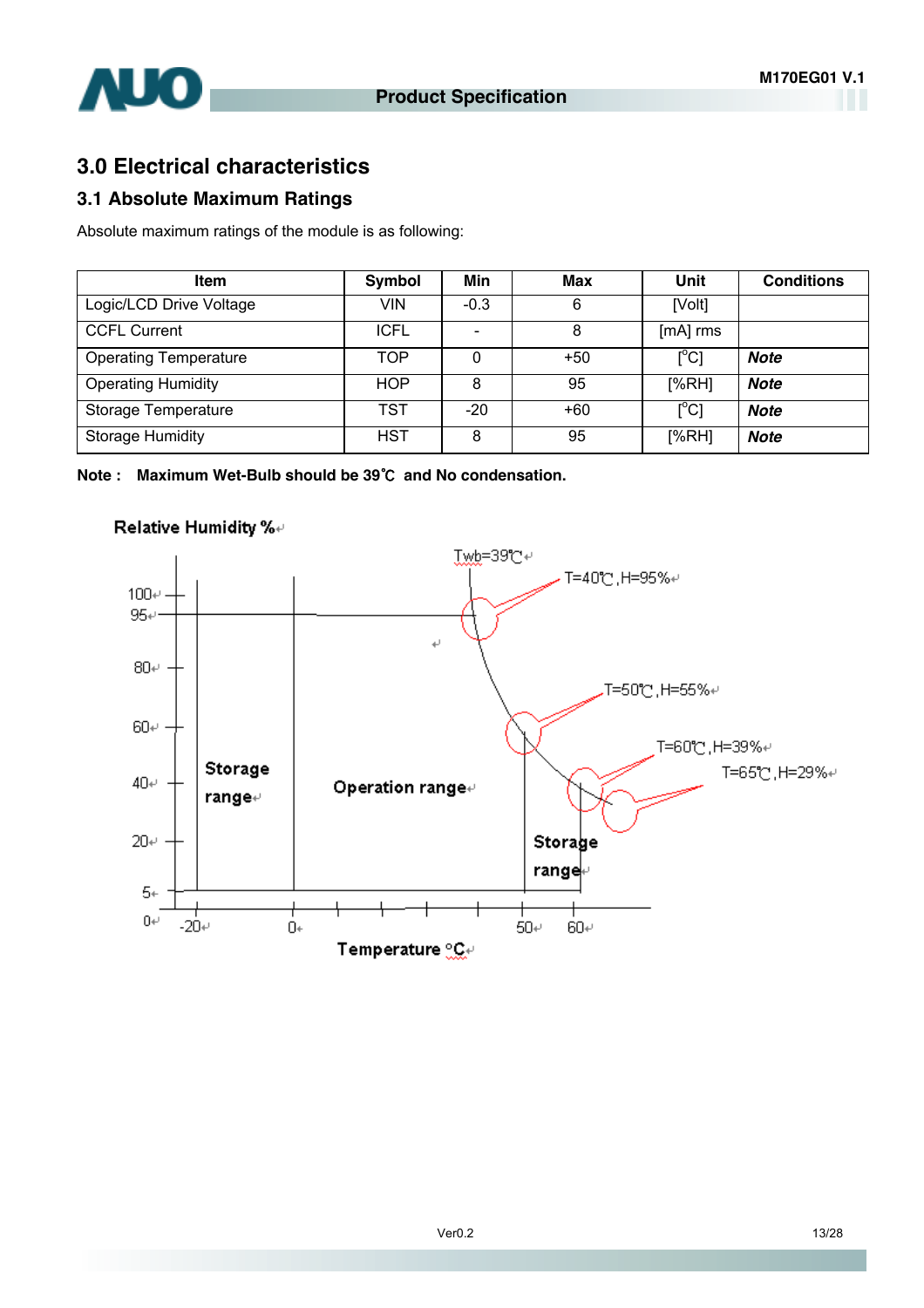

#### **3.2 Connectors**

Physical interface is described as for the connector on module.

These connectors are capable of accommodating the following signals and will be following components.

| <b>Connector Name / Designation</b> | Interface Connector / Interface card |
|-------------------------------------|--------------------------------------|
| <b>Manufacturer</b>                 | JAE or compatible                    |
| Type Part Number                    | FI-XB30SRL-HF11 / MDF76LBRW-30S-1H   |
| <b>Mating Housing Part Number</b>   | JAE FI-X30C2L / HRS MDF76G-30P-1SD   |

| <b>Connector Name / Designation</b> | Lamp Connector / Backlight lamp |
|-------------------------------------|---------------------------------|
| <b>Manufacturer</b>                 | JST                             |
| <b>Type Part Number</b>             | <b>BHSR-02VS-1</b>              |
| <b>Mating Type Part Number</b>      | SM02(4.0)B-BHS-1-TB             |

#### **3.3 Signal Pin**

| Pin# | <b>Signal Name</b> | Pin#                  | <b>Signal Name</b> |
|------|--------------------|-----------------------|--------------------|
|      | RxOIN0-            | $\mathbf{2}^{\prime}$ | RxOIN0+            |
| 3    | RxOIN1-            | 4                     | RxOIN1+            |
| 5    | RxOIN2-            | 6                     | RxOIN2+            |
| 7    | VSS.               | 8                     | RxOCLKIN-          |
| 9    | RxOCLKIN+          | 10                    | RxOIN3-            |
| 11   | RxOIN3+            | 12                    | RxEIN0-            |
| 13   | RxEIN0+            | 14                    | <b>VSS</b>         |
| 15   | RxEIN1-            | 16                    | RxEIN1+            |
| 17   | VSS.               | 18                    | RxEIN2-            |
| 19   | RxEIN2+            | 20                    | RxECLKIN-          |
| 21   | RxECLKIN+          | 22                    | RxEIN3-            |
| 23   | RxEIN3+            | 24                    | <b>VSS</b>         |
| 25   | <b>VSS</b>         | 26                    | <b>NC</b>          |
| 27   | <b>VSS</b>         | 28                    | <b>VCC</b>         |
| 29   | VCC                | 30                    | <b>VCC</b>         |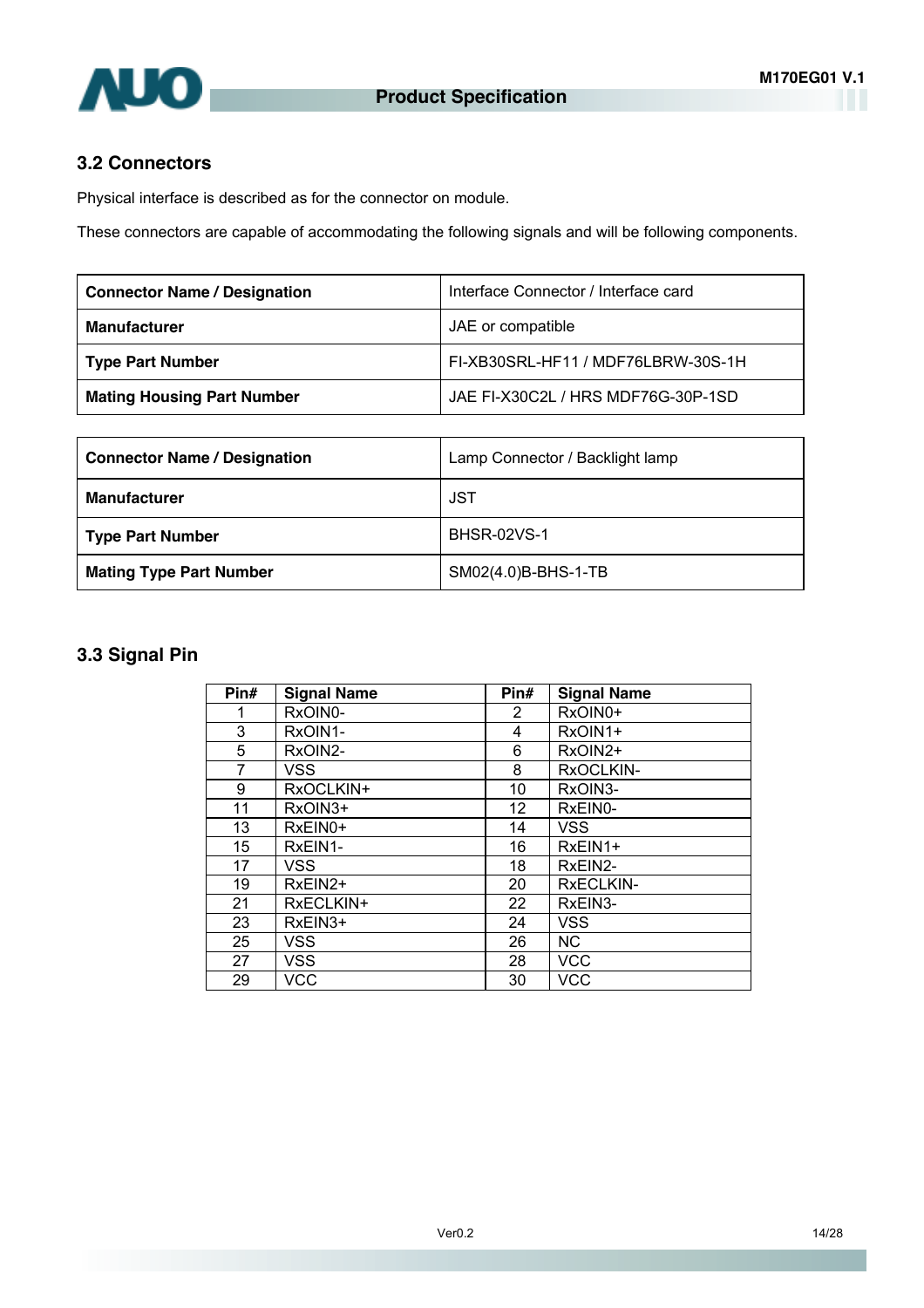

#### **3.4 Signal Description**

The module using a pair of LVDS receiver SN75LVDS82(Texas Instruments) or compatible. LVDS is a differential signal technology for LCD interface and high speed data transfer device. Transmitter shall be SN75LVDS83(negative edge sampling) or compatible**.** The first LVDS port(RxOxxx) transmits odd pixels while the second LVDS port(RxExxx) transmits even pixels.

| PIN#           | <b>SIGNAL NAME</b> | <b>DESCRIPTION</b>                                                       |
|----------------|--------------------|--------------------------------------------------------------------------|
| 1              | RxOIN0-            | Negative LVDS differential data input (Odd data)                         |
| $\overline{2}$ | RxOIN0+            | Positive LVDS differential data input (Odd data)                         |
| $\mathfrak{B}$ | RxOIN1-            | Negative LVDS differential data input (Odd data)                         |
| 4              | RxOIN1+            | Positive LVDS differential data input (Odd data)                         |
| 5              | RxOIN2-            | Negative LVDS differential data input (Odd data, H-Sync, V-Sync, DSPTMG) |
| 6              | RxOIN2+            | Positive LVDS differential data input (Odd data, H-Sync, V-Sync, DSPTMG) |
| $\overline{7}$ | <b>VSS</b>         | Power Ground                                                             |
| 8              | RxOCLKIN-          | Negative LVDS differential clock input (Odd clock)                       |
| 9              | RxOCLKIN+          | Positive LVDS differential clock input (Odd clock)                       |
| 10             | RxOIN3-            | Negative LVDS differential data input (Odd data)                         |
| 11             | RxOIN3+            | Positive LVDS differential data input (Odd data)                         |
| 12             | RxEIN0-            | Negative LVDS differential data input (Even data)                        |
| 13             | RxEIN0+            | Positive LVDS differential data input (Even data)                        |
| 14             | <b>VSS</b>         | Power Ground                                                             |
| 15             | RxEIN1-            | Positive LVDS differential data input (Even data)                        |
| 16             | RxEIN1+            | Negative LVDS differential data input (Even data)                        |
| 17             | <b>VSS</b>         | Power Ground                                                             |
| 18             | RxEIN2-            | Negative LVDS differential data input (Even data)                        |
| 19             | RxEIN2+            | Positive LVDS differential data input (Even data)                        |
| 20             | RxECLKIN-          | Negative LVDS differential clock input (Even clock)                      |
| 21             | RxECLKIN+          | Positive LVDS differential clock input (Even clock)                      |
| 22             | RxEIN3-            | Negative LVDS differential data input (Even data)                        |
| 23             | RxEIN3+            | Positive LVDS differential data input (Even data)                        |
| 24             | <b>VSS</b>         | Power Ground                                                             |
| 25             | <b>VSS</b>         | Power Ground                                                             |
| 26             | <b>NC</b>          | No Connection (for AUO test)                                             |
| 27             | <b>VSS</b>         | Power Ground                                                             |
| 28             | <b>VCC</b>         | +5.0V Power Supply                                                       |
| 29             | <b>VCC</b>         | +5.0V Power Supply                                                       |
| 30             | <b>VCC</b>         | +5.0V Power Supply                                                       |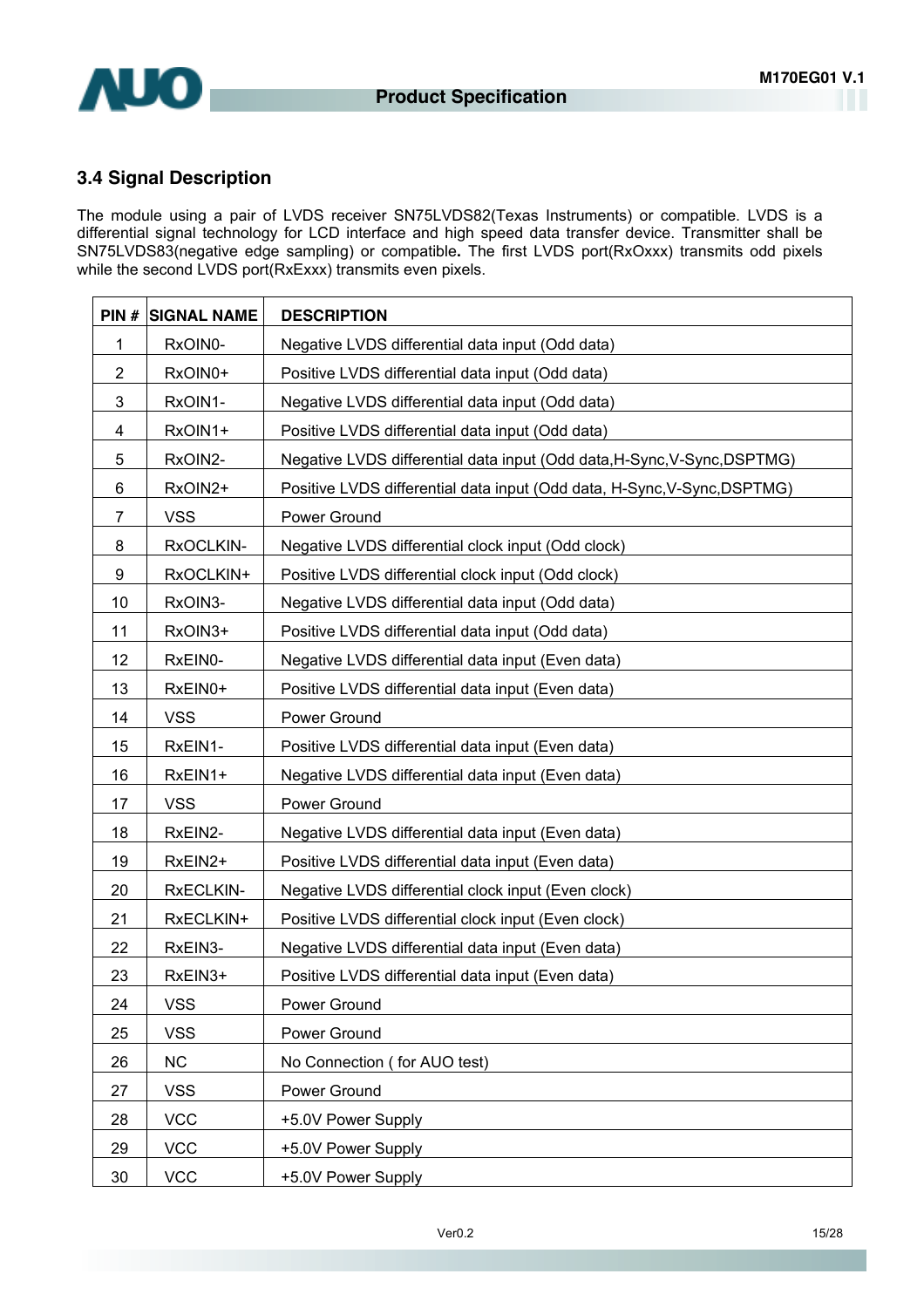

**Note1:** Start from left side



**Note2:** Input signals of odd and even clock shall be the same timing.

**Note3:** Please follow PSWG.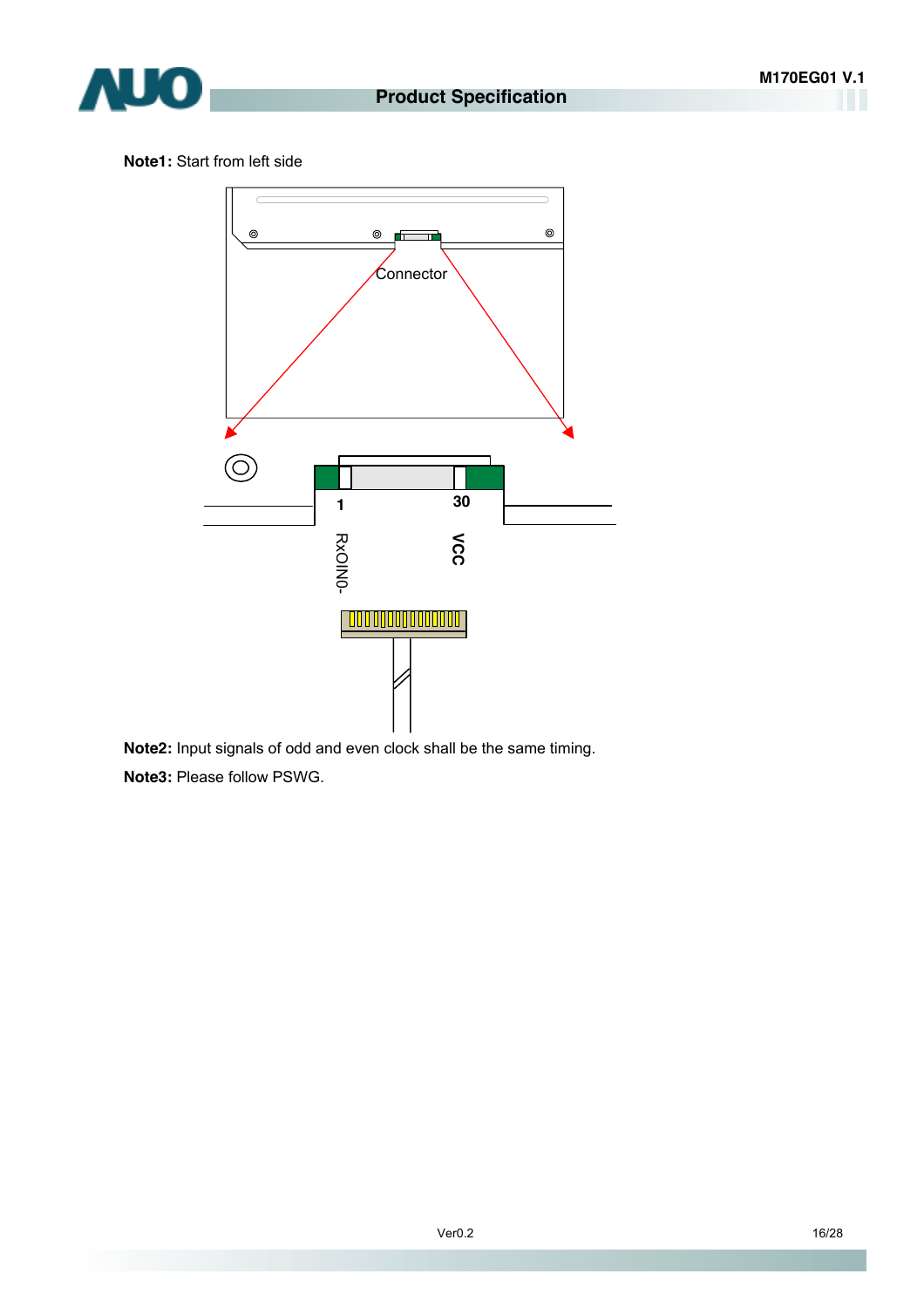

#### **The input data format**:



**Note1**: Normally, DE, VS, HS on EVEN channel are not used. **Note2**: Please follow PSWG.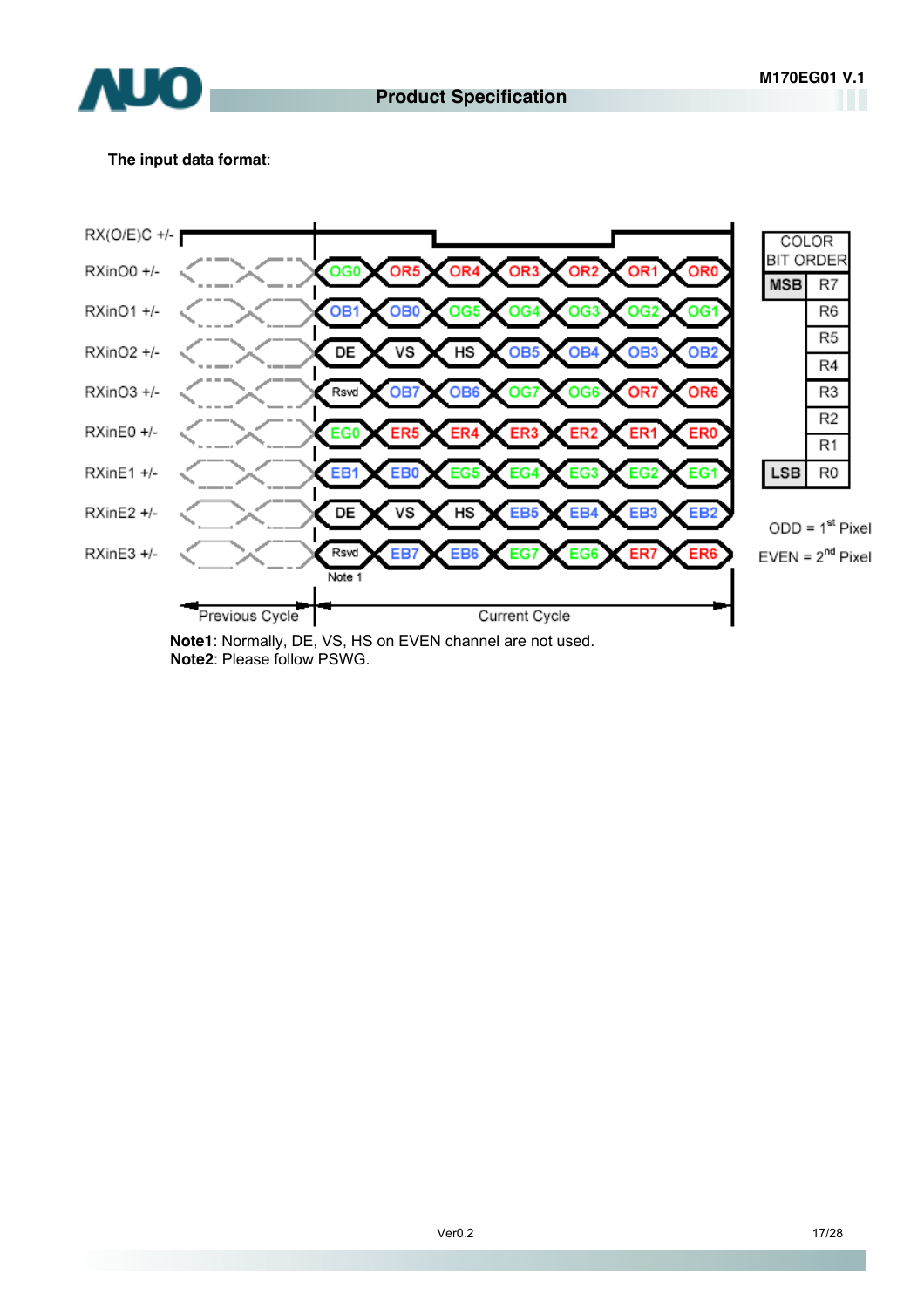

### **3.5 Signal Electrical Characteristics**

Each signal characteristics are as follows;

| Symbol     | <b>Parameter</b>                             | Min    | <b>Typ</b> | <b>Max</b> | <b>Units</b> | <b>Condition</b>                  |  |
|------------|----------------------------------------------|--------|------------|------------|--------------|-----------------------------------|--|
| VTH        | Differential Input<br><b>High Threshold</b>  |        |            | 100        | [mV]         | $VICM = 1.2V$<br><b>Note</b>      |  |
| VTL        | Differential Input<br>Low Threshold          | $-100$ |            |            | [mV]         | $VICM = 1.2V$<br><b>Note</b>      |  |
| <b>VID</b> | Input Differential<br>Voltage                | 100    | 400        | 600        | [mV]         | <b>Note</b>                       |  |
| VICM       | Differential Input<br>Common Mode<br>Voltage | 1.1    |            | 1.45       | [V]          | $VTH/VTL = ±100Mv$<br><b>Note</b> |  |

#### **Note**

LVDS Signal Waveform



### **3.6 Interface Timings**

#### **3.6.1 Timing Characteristics**

|           | Item              | Symbol   | Min  | Typ  | <b>Max</b> | Unit        |
|-----------|-------------------|----------|------|------|------------|-------------|
|           | Data CLK          | Tclk     | 45   | 54   | 70         | <b>MHz</b>  |
| H-section | Period            | Th       | 685  | 844  | 1024       | <b>Tclk</b> |
|           | Display Area      | Tdisp(h) | 640  | 640  | 640        | <b>Tclk</b> |
|           | Period            | Tv       | 1036 | 1066 | 2048       | Th          |
| V-section | Display Area      | Tdisp(v) | 1024 | 1024 | 1024       | Th          |
|           | <b>Frame Rate</b> |          | 50   | 60   | 75         | Hz          |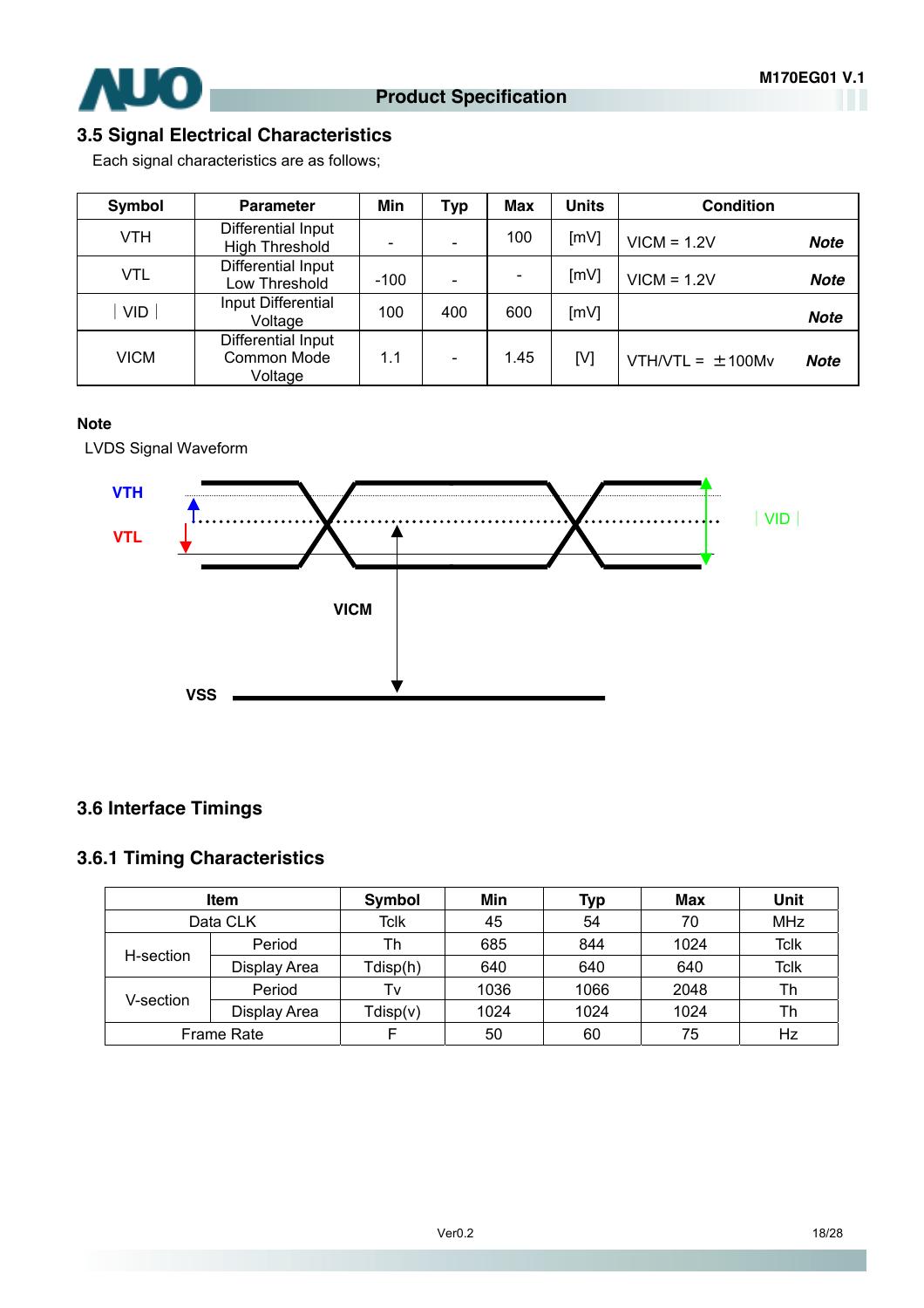### **Product Specification**





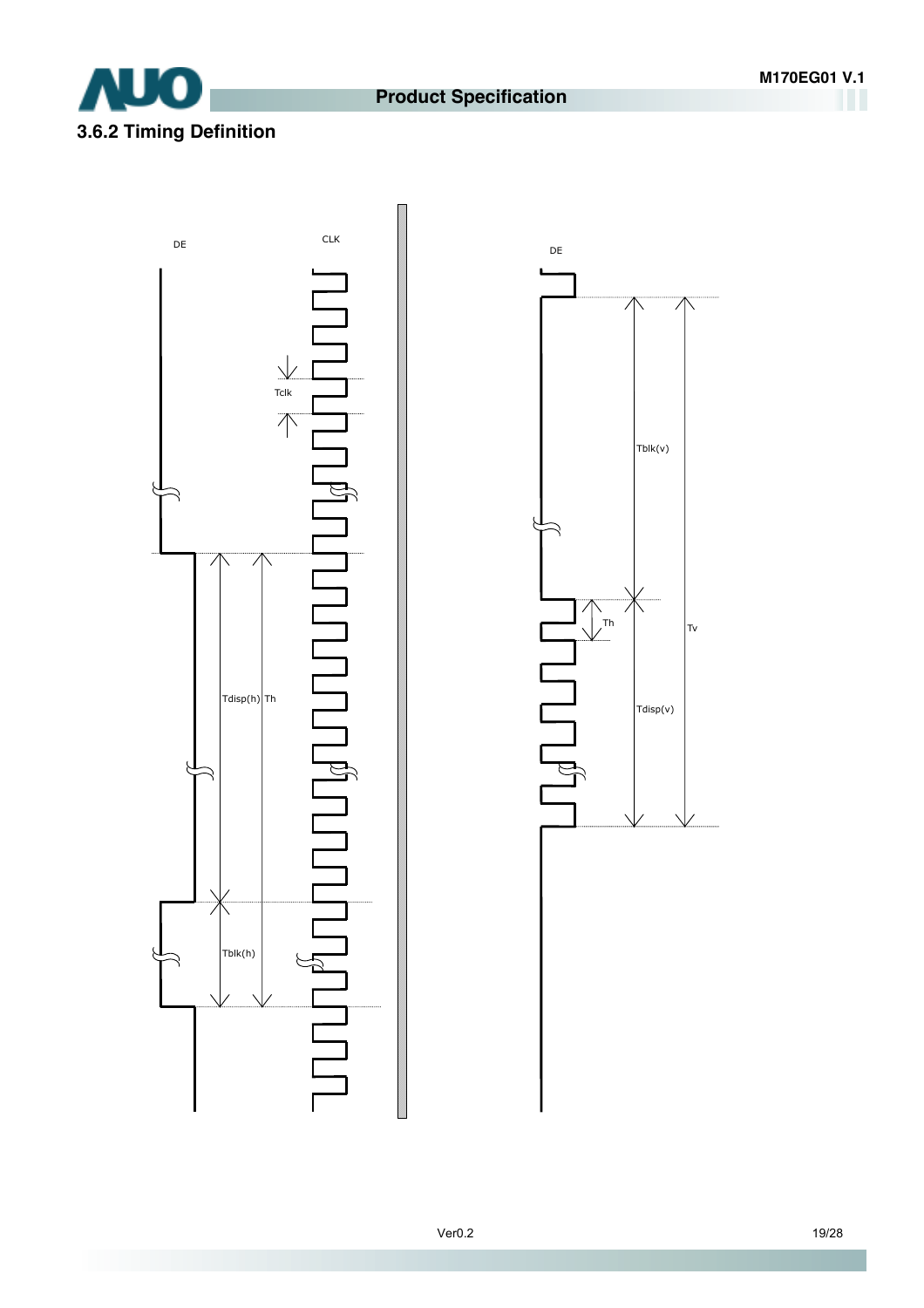

### **3.7 Power Consumption**

Input power specifications are as follows;

| <b>Symbol</b> | <b>Parameter</b>                               | Min | <b>Typ</b> | <b>Max</b> | <b>Units</b> | <b>Condition</b>                            |
|---------------|------------------------------------------------|-----|------------|------------|--------------|---------------------------------------------|
| <b>VDD</b>    | Logic/LCD Drive<br>Voltage                     | 4.5 | 5          | 5.5        | [Volt]       | ±10%                                        |
| IDD           | <b>VDD</b> current                             |     | 1200       | 1560       | [MA]         | Vin=5V, All Black Pattern,<br>+30%, at 75Hz |
| Irush         | <b>LCD Inrush Current</b>                      |     |            | 2.5        | [A]          | <b>Note</b>                                 |
| <b>PDD</b>    | <b>VDD Power</b>                               |     | 6          | 7.8        | [Watt]       | Vin=5V, All Black Pattern,<br>+30%, at 75Hz |
| VDDrp         | Allowable<br>Logic/LCD Drive<br>Ripple Voltage |     |            | 100        | [mV]<br>p-p  |                                             |

**Note:** Measurement conditions:



**Vin rising time**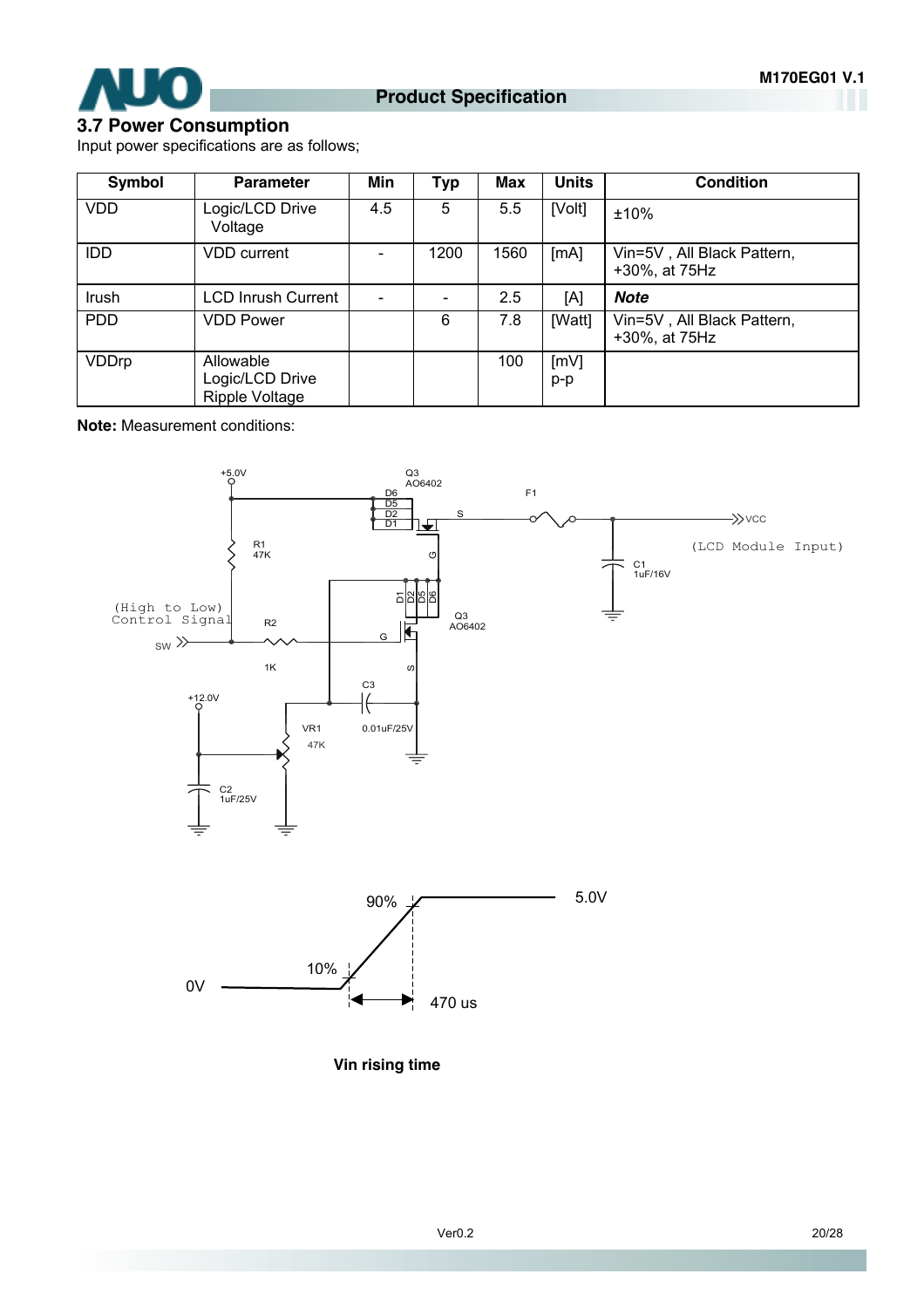

#### **3.8 Power ON/OFF Sequence**

Vin and lamp power on/off sequence are as follows. The timing parameters of interface signal are shown in the table below. The signal please reference "3.4 Signal Description".



| <b>Symbol</b>  |      | Unit |      |    |
|----------------|------|------|------|----|
|                | Min. | Typ. | Max. |    |
| Τ1             | 0.5  |      | 10   | ms |
| T <sub>2</sub> | 0    |      | 10   | ms |
| T <sub>3</sub> | 200  | -    |      | ms |
| T <sub>4</sub> | 100  |      |      | ms |
| T <sub>5</sub> | 0    | 16   | 50   | ms |
| T <sub>6</sub> |      |      | 10   | ms |
| Τ7             | 1000 |      |      | ms |

**Note:** The values of the table are follow PSWG.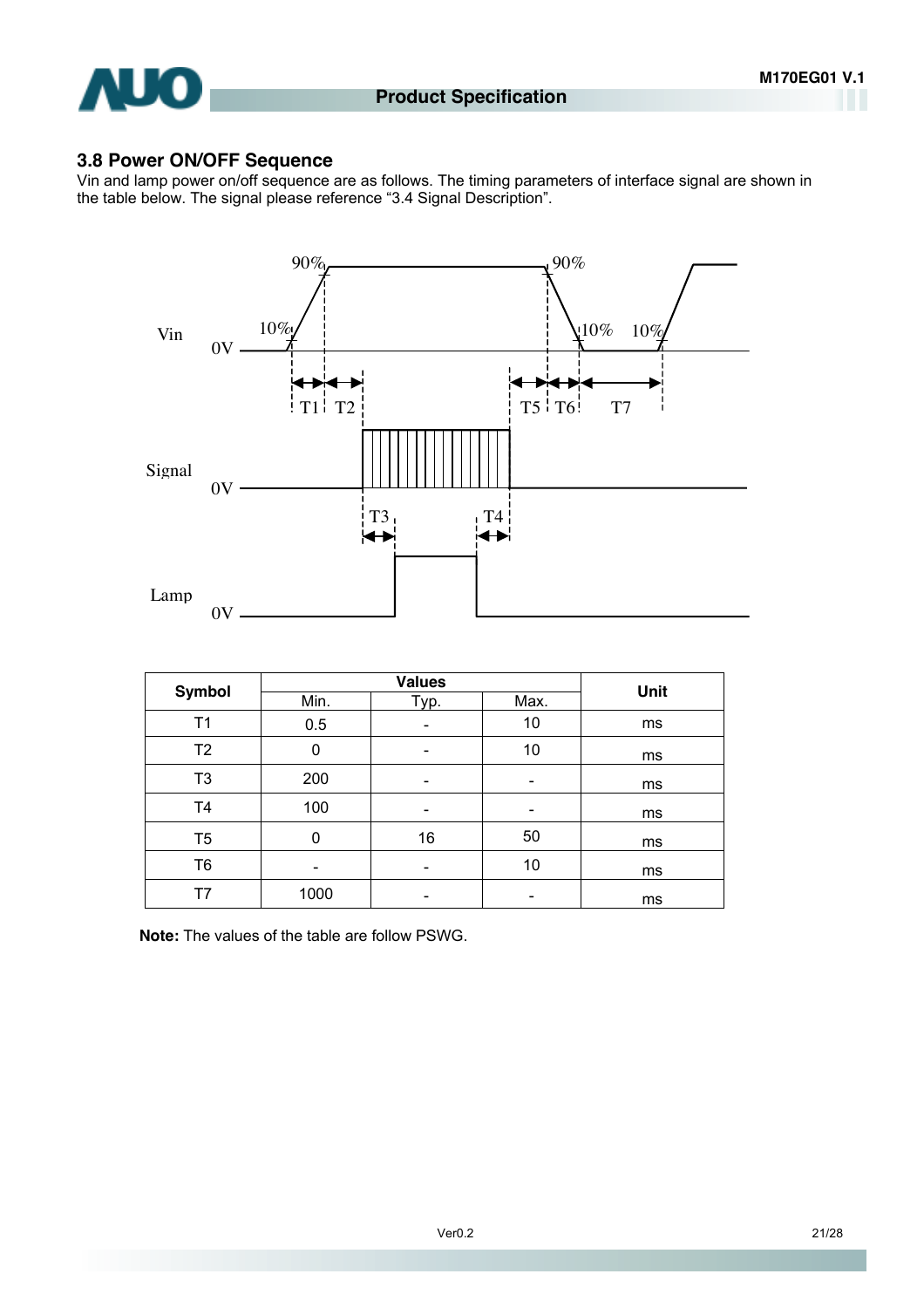

# **4.0 Backlight Characteristics**

#### **4.1 Signal for Lamp connector**

|       | Pin No. | Input             | Color        | <b>Function</b>     |
|-------|---------|-------------------|--------------|---------------------|
|       |         | Hot1              | Pink         | <b>High Voltage</b> |
| Upper | 2       | Cold1             | White        | Low Voltage         |
|       | 3       | Hot <sub>2</sub>  | <b>Blue</b>  | <b>High Voltage</b> |
|       | 4       | Cold <sub>2</sub> | <b>Black</b> | Low Voltage         |
|       |         | Hot1              | Pink         | <b>High Voltage</b> |
|       | 2       | Cold1             | White        | Low Voltage         |
| Lower | 3       | Hot <sub>2</sub>  | <b>Blue</b>  | <b>High Voltage</b> |
|       | 4       | Cold <sub>2</sub> | <b>Black</b> | Low Voltage         |

#### **4.2 Parameter guideline for CCFL Inverter**

| Symbol                         | <b>Parameter</b>                                 | Min.   | Typ.          | Max.          | Unit          | <b>Condition</b>            |
|--------------------------------|--------------------------------------------------|--------|---------------|---------------|---------------|-----------------------------|
| <b>ISCFL</b>                   | CCFL standard current                            | 7.0    | 7.5           | 8.0           | [mA]<br>rms   | (Ta=25 $^{\circ}$ C) Note 1 |
| <b>IRCFL</b>                   | CCFL operation range                             | 3.0    | 7.5           | 8.0           | [mA]<br>rms   | $(Ta=25^{\circ}C)$          |
| <b>FCFL</b>                    | <b>CCFL Frequency</b>                            | 40     | 60            | 80            | [KHz]         | (Ta=25 $^{\circ}$ C) Note 2 |
| <b>ViCFL</b><br>$(0^{\circ}C)$ | <b>CCFL Ignition Voltage</b>                     | 1500   |               |               | [Volt]<br>rms | $(Ta=0^{\circ}C)$           |
| <b>ViCF</b><br>$(25^{\circ}C)$ | <b>CCFL Ignition Voltage</b>                     | 1150   |               |               | [Volt]<br>rms | $(Ta=25^{\circ}C)$          |
| <b>VCFL</b>                    | <b>CCFL Operation Voltage</b>                    |        | 660<br>@7.5mA | 700<br>@3.0mA | [Volt]<br>rms | (Ta=25 $^{\circ}$ C) Note 3 |
| <b>PCFL</b>                    | <b>CCFL Power consumption</b><br>(for reference) |        | 19.8          | 21.8          | [Watt]        | (Ta=25 $^{\circ}$ C) Note 4 |
| <b>LTCFL</b>                   | <b>CCFL life Time</b>                            | 45,000 | 50,000        |               | [Hour]        | (Ta=25 $^{\circ}$ C) Note 5 |

**Note 1***:* CCFL standard current is measured at 25±2°C. The variance of the current is ±10%.

**Note 2**: CCFL Frequency should be carefully determined to avoid interference between inverter and TFT LCD **Note 3**: CCFL operation voltage is measured at 25±2℃.

**Note 4**: The variance of CCFL power consumption is ±10%. Calculator value for reference

(ICFL×VCFL×4=PCFL).

**Note 5**: CCFL life time is determined as the time at which brightness of lamp is 50%.The typical life time of CCFL is on the condition at 7.0mA lamp current.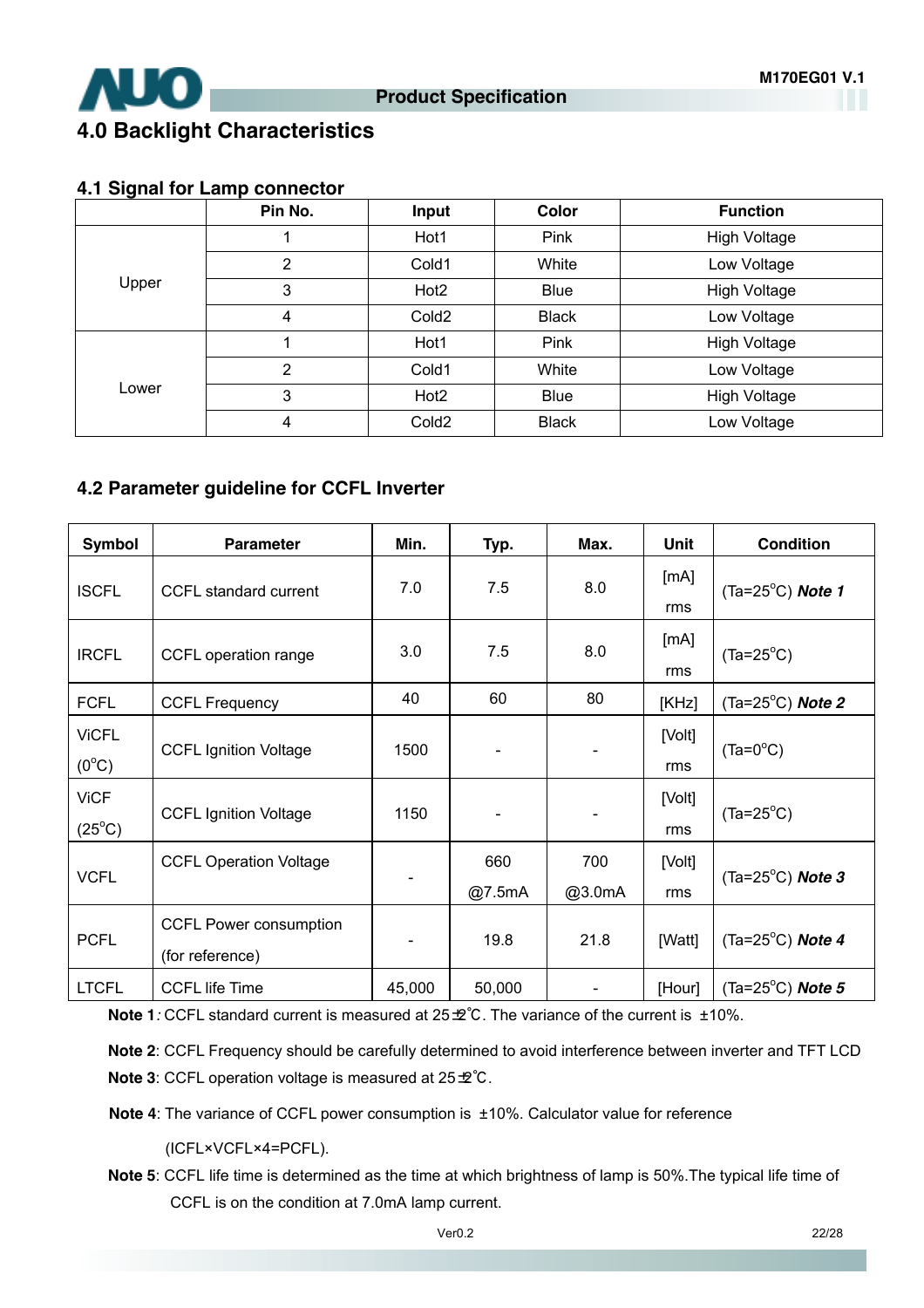

### **5.0 Vibration, Shock, and Drop**

#### **5.1 Vibration & Shock**

#### **Vibration Test Spec:**

- **•** Frequency: 10 200Hz
- $\bullet$  Sweep: 30 Minutes each Axis  $(X, Y, Z)$
- $\bullet$  Acceleration: 1.5G(10~200Hz P- P)
- Test method:

| Acceleration (G)      | 1.5             |
|-----------------------|-----------------|
| <b>Frequency (Hz)</b> | $10 - 200 - 10$ |
| Active time (min)     | ۹n              |

#### **Shock Test Spec:**

| Acceleration (G) -a   | 50               |
|-----------------------|------------------|
| <b>Active time -b</b> | 20 <sub>ms</sub> |
| <b>Wave form</b>      | Half-sin         |
| Times                 |                  |

Direction:  $\pm X$ ,  $\pm Y$ ,  $\pm Z$ 

#### **5.2 Drop test**

Package test: The drop height is 60cm.

#### **6.0 Environment**

The display module will meet the provision of this specification during operating condition or after storage or shipment condition specified below. Operation at 10% beyond the specified range will not cause physical damage to the unit.

#### **6.1 Temperature and Humidity**

#### **6.1.1 Operating Conditions**

The display module operates error free, when operated under the following conditions; Temperature C to 50  $^{\circ}$ C Relative Humidity 8% to 95%

Wet Bulb Temperature

39.0 $\mathrm{^0C}$ 

#### **6.1.2 Shipping Conditions**

The display module operates error free, after the following conditions;

| Temperature              | -20 $^{\circ}$ C to 60 $^{\circ}$ C |
|--------------------------|-------------------------------------|
| <b>Relative Humidity</b> | 5% to 100%                          |
| Wet Bulb Temperature     | 39.0 $\mathrm{^0C}$                 |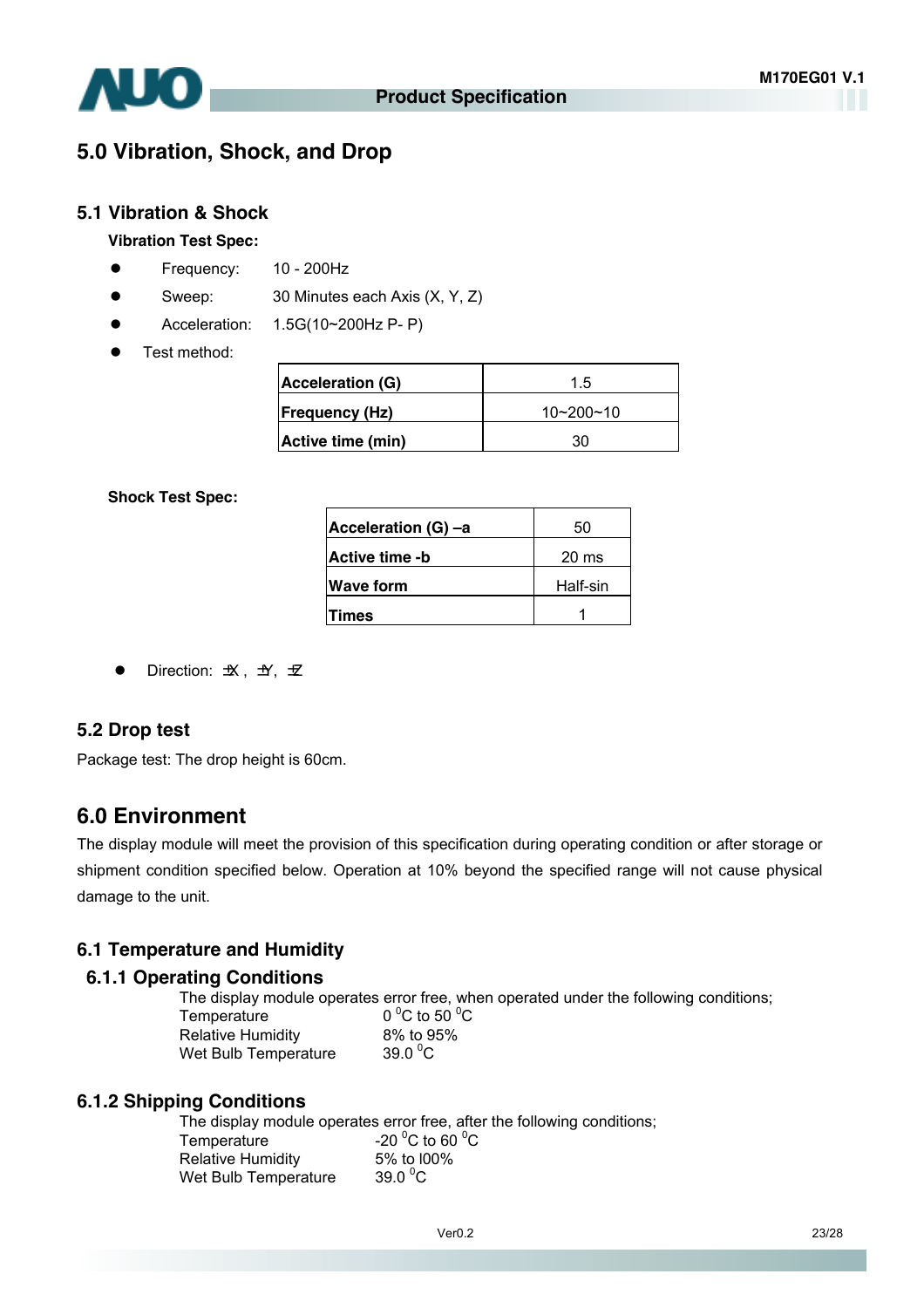

#### **6.2 Atmospheric Pressure**

The display assembly is capable of being operated without affecting its operations over the pressure range as following specified;

|                  | <b>Pressure</b> | <b>Note</b> |
|------------------|-----------------|-------------|
| Maximum Pressure | 1040hPa         | (sea level) |
| Minimum Pressure | 674hPa          | (3048m)     |

#### **6.3 Thermal Shock**

The display module will not sustain damage after being subjected to 100 cycles of rapid temperature change. A cycle of rapid temperature change consists of varying the temperature from -20 $\mathrm{^0C}$  to 60 $\mathrm{^0C}$ , and back again.

| Thermal shock cycle | -20 $\mathrm{^0C}$ for 30min |
|---------------------|------------------------------|
|                     | 60 °C for 30min              |

Power is not applied during the test. After temperature cycling, the unit is placed in normal room ambient for at least 4 hours before powering on.

#### **7.0 Reliability**

This display module and the packaging of that will comply following standards.

#### **7.1 Failure Criteria**

The display assembly will be considered as failing unit when it no longer meets any of the requirements stated in this specification. Only as for maximum white luminance, following criteria is applicable.

**Maximum white Luminance shall be 150cd/m<sup>2</sup> or more.** 

#### **7.2 Failure Rate**

The average failure rate of the display module (from first power-on cycle till 1,000 hours later) will not exceed

1.0%. The average failure rate of the display module from 1,000 hours until 16,000 hours will not exceed 0.7%

per 1000 hours.

#### **7.2.1 Usage**

The assumed usage for the above criteria is:

- 220 power-on hours per month
- 500 power on/off cycles per month
- Maximum brightness setting
- Operation to be within office environment ( $25^{\circ}$ C typical)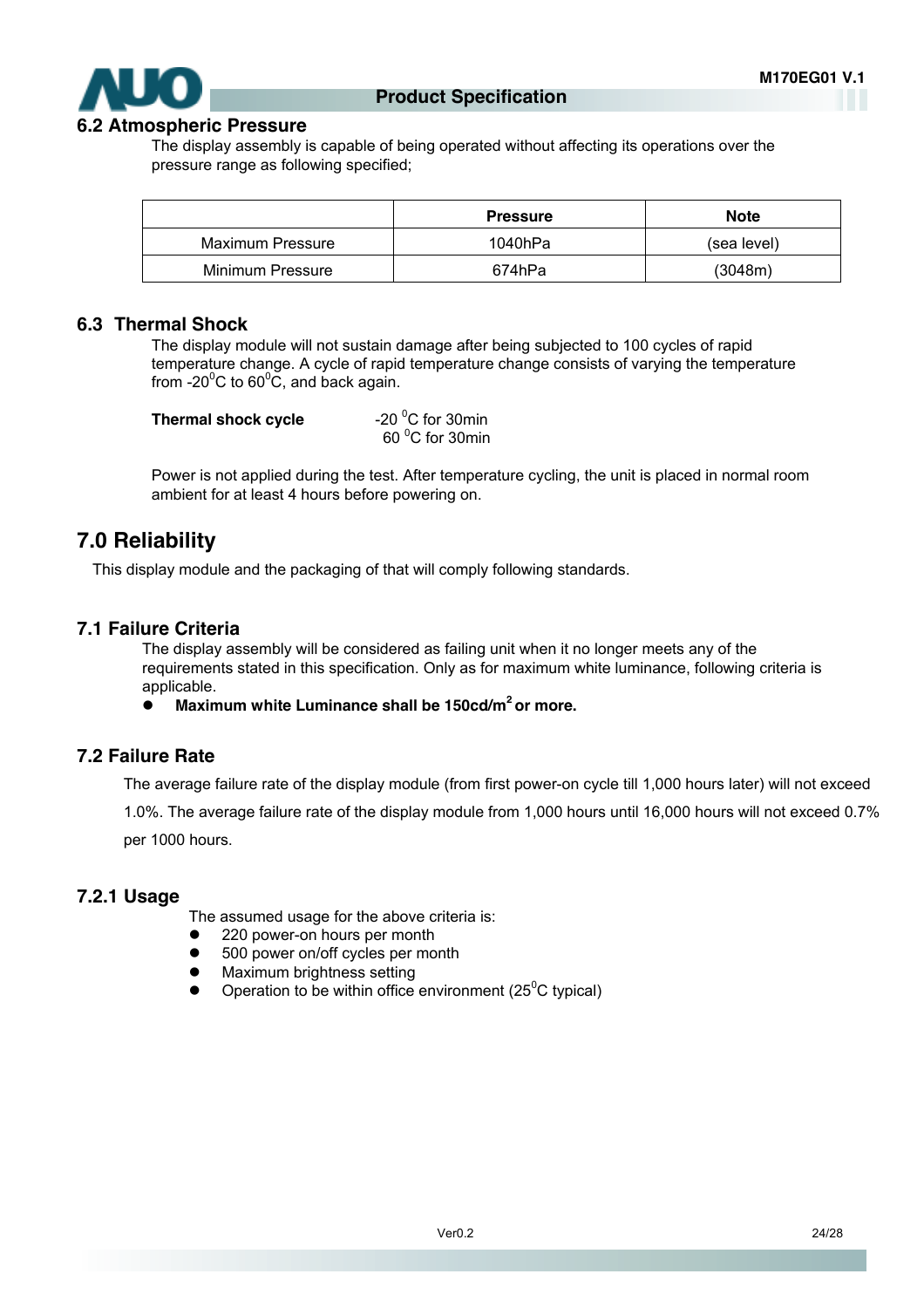

#### **8.1 Sharp Edge Requirements**

There will be no sharp edges or comers on the display assembly that could cause injury.

#### **8.2 Materials**

#### **8.2.1 Toxicity**

There will be no carcinogenic materials used anywhere in the display module. If toxic materials are used, they will be reviewed and approved by the responsible ADT Toxicologist.

#### **8.2.2 Flammability**

All components including electrical components that do not meet the flammability grade UL94-V1 in the module will complete the flammability rating exception approval process.

The printed circuit board will be made from material rated 94-V1 or better. The actual UL flammability rating will be printed on the printed circuit board.

#### **8.3 Capacitors**

If any polarized capacitors are used in the display assembly, provisions will be made to keep them from being inserted backwards.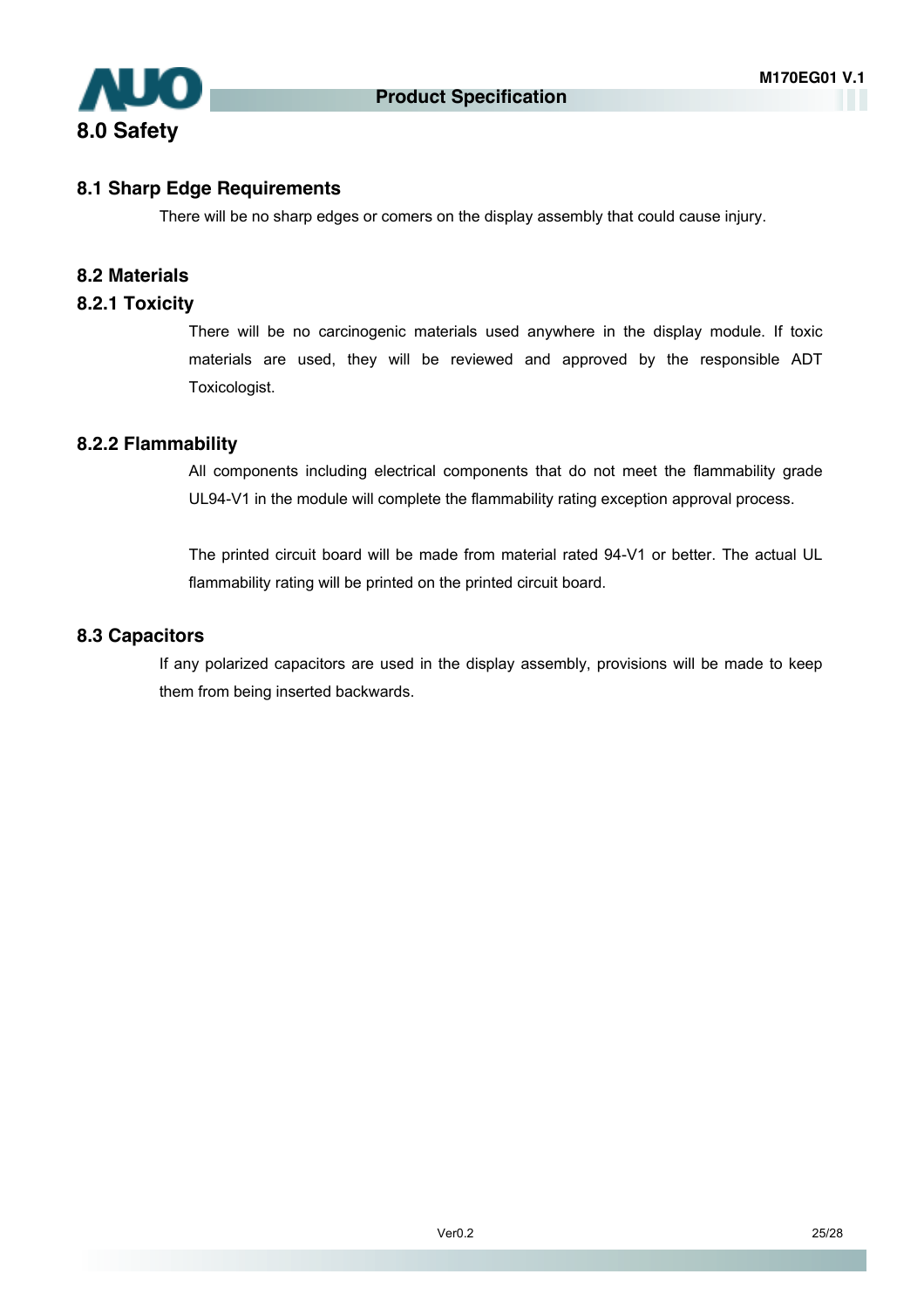

### **9.0 Other requirement**

#### **9.1 National Test Lab Requirement**

The display module will satisfy all requirements for compliance to

| UL 1950, First Edition      |
|-----------------------------|
| <b>CSA C22.2 No.950-M89</b> |
| EEC 950                     |
| EN 60 950                   |

**UL 1950, First Edition** U.S.A. Information Technology Equipment **CSA C22.2 No.950-M89** Canada, Information Technology Equipment **EEC 950** International, Information Technology Equipment **EN 60 950** International, Information Processing Equipment (European Norm for IEC950)

#### **9.2 Label**

The label is on the panel as shown below:

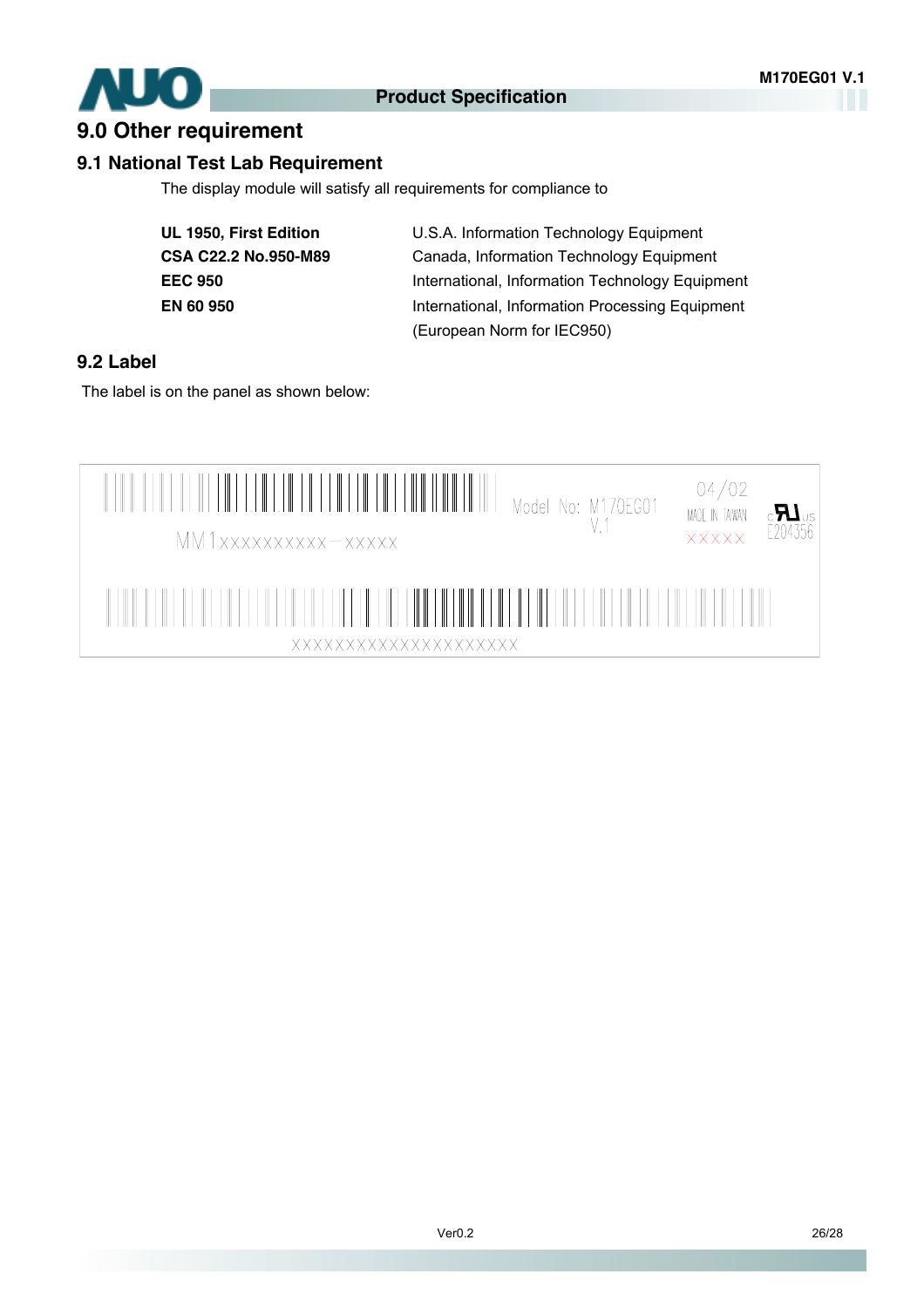### **10.0 Mechanical Characteristics**